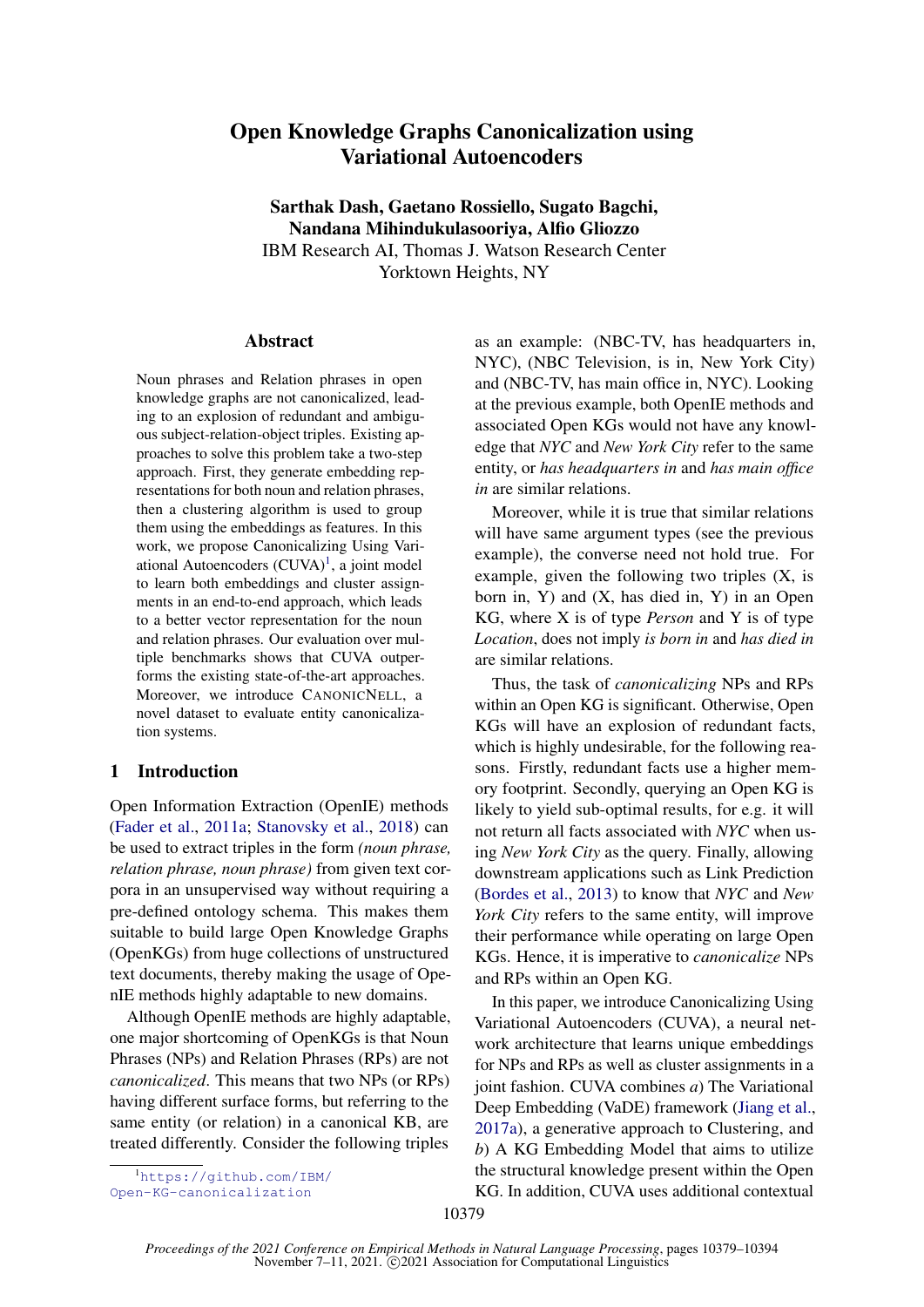information obtained from the documents used to build the Open KG.

The input to CUVA is *a*) An Open KG expressed as a list of triples and *b*) Contextual Information obtained from the documents. The output is a set of NP and RP clusters grouping all items together that refer to the same entity (or relation).

In summary, we make the following contributions,

- We introduce CUVA, a novel neural architecture for the CANONICALIZATION task, based on joint learning of mention representations and cluster assignments for entity and relation clusters using variational autoencoders.
- We demonstrate empirically that CUVA improves state of the art (SOTA) on the Entity CANONICALIZATION task, across four academic benchmarks.

# 2 Related Work

Extracting triples from sentences is the first step to build Open KGs. The OpenIE technique has been originally introduced in [\(Banko et al.,](#page-8-3) [2007\)](#page-8-3). Thereafter, several approaches have been proposed to improve the quality of the extracted triples. Rulebased approaches, such as REVERB [\(Fader et al.,](#page-8-0) [2011a\)](#page-8-0) and PREDPATT [\(White et al.,](#page-10-0) [2016\)](#page-10-0), use patterns on top of syntactic features to extract relation phrases and their arguments from text. Learningbased methods, such as OLLIE [\(Mausam et al.,](#page-9-1) [2012\)](#page-9-1) and RNNOIE [\(Stanovsky et al.,](#page-9-0) [2018\)](#page-9-0), train a self-supervised system using bootstrapping techniques. Clause-based approaches [\(Angeli et al.,](#page-8-4) [2015\)](#page-8-4) navigate through the dependency trees to split the sentences into simpler and independent segments.

There have been several previous works to group NPs and RPs into coherent clusters. A traditional approach to canonicalize NPs is to map them to an existing KB such as Wikidata, also referred to as the Entity Linking (EL) task [\(Lin et al.,](#page-9-2) [2012;](#page-9-2) [Ceccarelli et al.,](#page-8-5) [2014\)](#page-8-5). A major problem with these EL approaches is that many NPs may refer to entities that are not present in the KB, in which case they are not clustered.

The RESOLVER system [\(Yates and Etzioni,](#page-10-1) [2009\)](#page-10-1) uses string similarity features to cluster phrases in TextRunner [\(Banko et al.,](#page-8-3) [2007\)](#page-8-3) triples. [\(Galárraga et al.,](#page-8-6) [2014a\)](#page-8-6) uses manually defined features for NP canonicalization, and subsequently

performs relation phrase clustering by using AMIE algorithm [\(Galárraga et al.,](#page-8-7) [2013\)](#page-8-7). [\(Wu et al.,](#page-10-2) [2018\)](#page-10-2) propose a modification to the previous approach by using pruning and bounding techniques. Concept Resolver [\(Krishnamurthy and Mitchell,](#page-9-3) [2011\)](#page-9-3), which makes "one sense per category" assumption, is used for clustering NP mentions in NELL. This approach requires additional information in the form of a schema of relation types. KB-Unify [\(Delli Bovi et al.,](#page-8-8) [2015\)](#page-8-8) addresses the problem of unifying multiple canonical and open KGs into one KG, but requires additional sense inventory, which may not be available.

The CESI architecture [\(Vashishth et al.,](#page-10-3) [2018a\)](#page-10-3) models the CANONICALIZATION task in a two-step pipeline approach, i.e., in the *first* step, it uses a HolE algorithm [\(Nickel et al.,](#page-9-4) [2016\)](#page-9-4) to learn embeddings for NPs (and RPs), and then in an *independent* second step, it "plugs" these learned embeddings into a Hierarchical Agglomerative Clustering (HAC) algorithm to generate clusters. Currently, CESI is the state of the art on this task. Unlike CESI, our proposed model CUVA learns the embedding representations and the cluster assignments of both NPs and RPs in an end-to-end manner, using a single model.

# 3 Open KGs Canonicalization Using **VAE**

Formally, the CANONICALIZATION task is defined as follows: given a list of triples  $\mathcal{T} = (h, r, t)$  from an OpenIE system  $\mathcal O$  on a document collection C, where  $h, t$  are Noun Phrases (NPs) and r is a Relation Phrase (RP), the objective is to cluster NPs (and RPs), so that items referring to the same entity (or relation) are in the same cluster.

We assume that each cluster corresponds to either a *latent* entity or a *latent* relation; the label of such a *latent* entity/relation is unknown to the learner.

CUVA uses two variational autoencoders i.e. E-VAE and R-VAE, one each for *entities* and *relations*. Both E-VAE and R-VAE use a mixture of Gaussians for modeling *latent* entities and relations. Also, we use a Knowledge Graph Embedding (KGE) module to encode the structural information present within the Open KG. CUVA works as follows:

1. A *latent* entity (or relation) as defined above, is modeled via a Gaussian distribution. The sampled items from the Gaussian distribution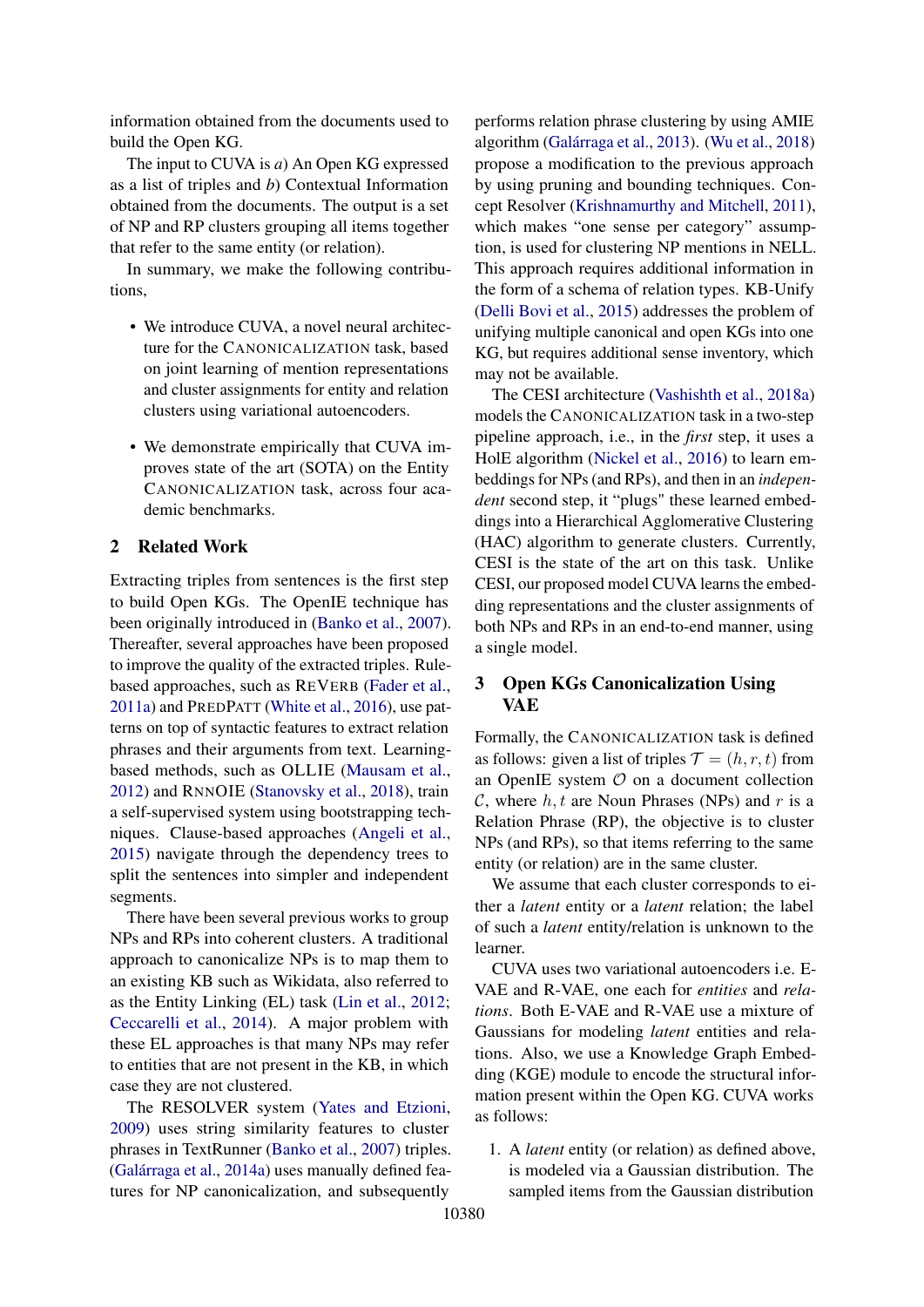<span id="page-2-0"></span>

Figure 1: The core structure of CUVA. The *left* and *right* vertical structures correspond to the Entity variational autoencoder (E-VAE) for the head and tail Noun Phrases, whereas the *middle* vertical structure corresponds to the Relation variational autoencoder (R-VAE) for the Relation Phrase. The KGE module connects both the E-VAE and the R-VAE as shown above.

correspond to the observed NPs (and RPs) within  $\mathcal T$ .

- 2. NPs  $(h, t)$  and RPs  $(r)$  are modeled using larger embedding dimensions compared to the Gaussian distributions, to account for variations in the observed surface forms.
- 3. We use Gaussian parameters to refer to the entity (relation) as opposed to the NP (or RP).
- 4. Since the items are clustered together, we assume that different NPs, e.g. *New York City* and *NYC* (or RPs) belonging to the same Gaussian distribution (i.e. cluster) have similar *attributes*.

Fig. [1](#page-2-0) illustrates an instantiation for CUVA. A description of each of the components of CUVA follows below.

### 3.1 Variational Autoencoder

Based on the above modeling assumptions, we use Variational Deep Embedding (VaDE) [\(Jiang et al.,](#page-8-2) [2017a\)](#page-8-2) generative model for clustering. This generative clustering model implements a Mixture of Gaussians within the latent space of a variational autoencoder (VAE). We believe such a model is better suited to cluster mentions because its softclustering ability can account for different senses (polysemy) of a given entity mention. Such behavior is preferable to hard-clustering methods, such as agglomerative clustering algorithms, that assign each entity mention to exactly one cluster. Moreover, the high dimensional input space of VAE

is better equipped to encode variations in the observed surface forms of different entity/relation mentions.

The generative process of VaDE is described as follows. Assuming that there are  $K$  clusters, an observed instance  $x \in \mathbb{R}^D$  is generated as,

- 1. Choose a cluster  $c \sim \text{Cat}(\pi)$ , i.e. a categorical distribution parametrized by probability vector  $\pi$ .
- 2. Choose a latent vector  $z \sim \mathcal{N}(\mu_c, \sigma_c^2 \mathbf{I})$  i.e. sample z from a multi-variate Gaussian distribution parametrized by mean  $\mu_c$  and diagonal covariance  $\sigma_c^2 \mathbf{I}$ .
- 3. Compute  $[\mu_x; \log \sigma_x^2] = f_\theta(z)$  where  $f_\theta$  corresponds to a neural network parametrized by  $\theta$ , and z is obtained from the previous step.
- 4. Finally, choose a sample  $x \sim \mathcal{N}(\mu_x, \sigma_x^2 \mathbf{I})$  i.e. sample  $x$  from a multi-variate Gaussian distribution parametrized by mean  $\mu_x$  and diagonal covariance  $\sigma_x^2 \mathbf{I}$ .

where  $\pi_k$  is the prior probability for cluster k,  $\pi \in \mathbb{R}_+^K$  and  $\sum_{k=1}^K \pi_k = 1$ . We make the same assumptions as made by [\(Jiang et al.,](#page-8-2) [2017a\)](#page-8-2), and assume the variational posterior  $q(z, c|x)$  to be a mean field distribution, and factorize it as:

$$
q(z, c|x) = q(z|x)q(c|x)
$$
 (1)

We describe below the *inner workings* of CUVA with respect to the *head* Noun Phrase, or the leftmost vertical structure in Fig. [1.](#page-2-0) An analogous description follows for the *tail* Noun Phrase, and the Relation Phrase as well.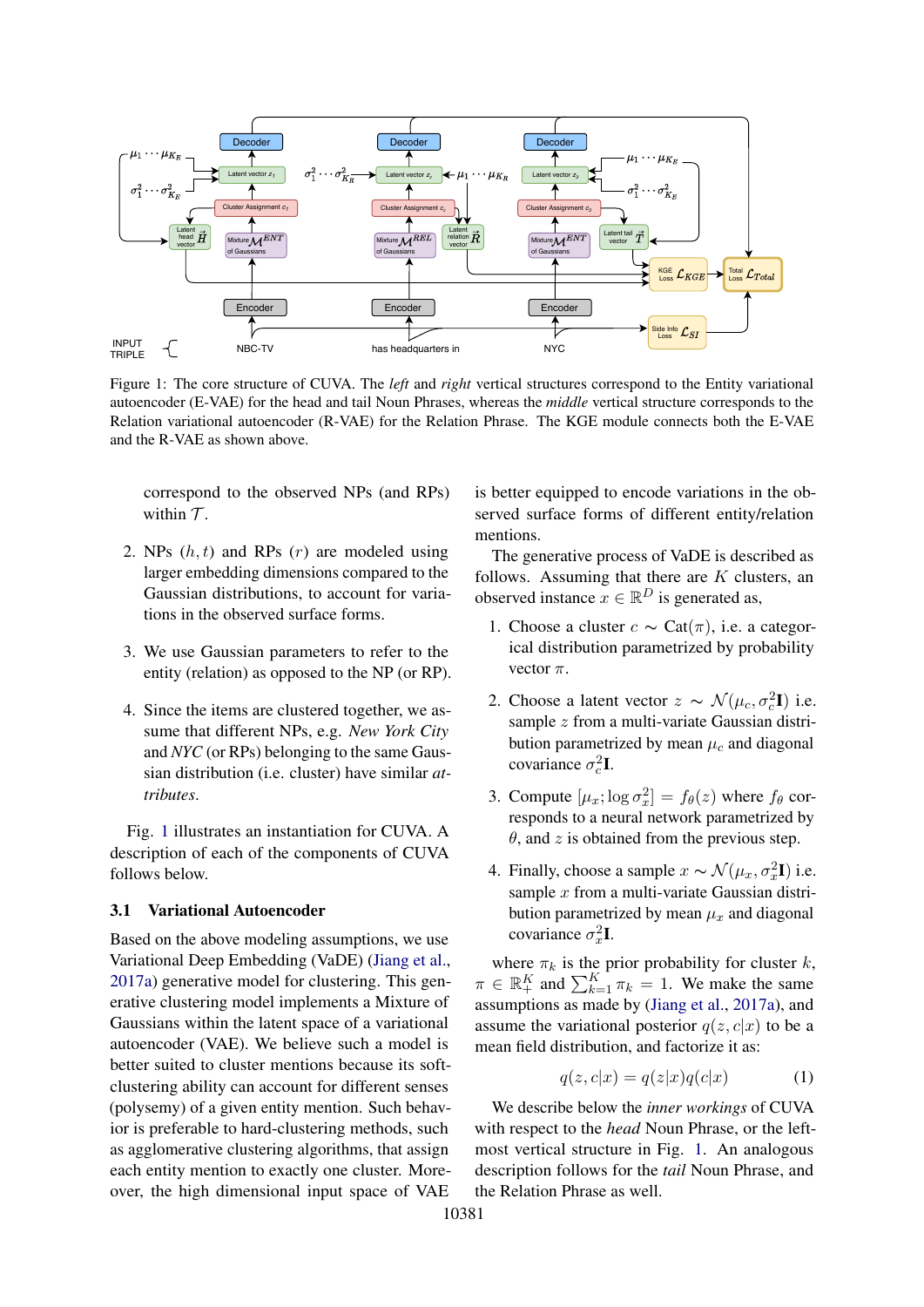Encoder: Fig. [2](#page-3-0) illustrates the Encoder block graphically. A Noun Phrase  $h$ , is fed as input to the Encoder block, which consists of: *a*) An embedding lookup table, *b*) A *two* layer fully connected neural network  $g_{\phi}^{E}$  ( $g_{\phi}^{R}$  for R-VAE) with *tanh* non– linearity, and *c*) Two linear layers in parallel. .

<span id="page-3-0"></span>

Figure 2: An Encoder block. CUVA uses separate fully connected networks  $g_{\phi}^{E}$  and  $g_{\phi}^{R}$  for E-VAE and R-VAE.

The Encoder block is used to model  $q(z|h)$  i.e. the variational posterior probability of the latent representation  $z$  given input representation  $h$ , via the following equations,

$$
[\tilde{\mu}_h; \log \tilde{\sigma}_h^2] = g_{\phi}^E(h) \tag{2}
$$

$$
q(z|h) = \mathcal{N}(z; \tilde{\mu}_h, \tilde{\sigma}_h^2 \mathbf{I})
$$
 (3)

After the parameters  $\tilde{\mu}_h$ ,  $\tilde{\sigma}_h$  for the variational posterior  $q(z|h)$  have been calculated, we use the reparametrization trick [\(Kingma and Welling,](#page-9-5) [2014\)](#page-9-5) to sample  $z_1$  as follows,

<span id="page-3-2"></span>
$$
z_1 = \tilde{\mu}_h + \tilde{\sigma}_h \circ \epsilon \tag{4}
$$

where  $\epsilon \sim \mathcal{N}(0, I)$  (i.e. a standard normal distribution) and ◦ denotes element-wise multiplication.

**Decoder:** Given  $z_1$ , the *decoding* phase continues through the Decoder block, as illustrated in Fig. [3,](#page-3-1) and via the following equations,

$$
[\tilde{\mu}; \log \tilde{\sigma}^2] = f_{\theta}^E(z_1)
$$
 (5)

$$
h' \sim \mathcal{N}(\tilde{\mu}, \tilde{\sigma}^2 \mathbf{I})
$$
 (6)

<span id="page-3-1"></span>

Figure 3: An Decoder block. CUVA uses separate fully connected networks  $f_{\theta}^{E}$  and  $f_{\theta}^{R}$  for E-VAE and R-VAE.

Following [\(Jiang et al.,](#page-8-2) [2017a\)](#page-8-2), the variational posterior  $q(c|h)$  i.e. the probability of the NP h belonging to cluster  $c$  is calculated as:

$$
q(c|h) = \frac{p(c)p(z|c)}{\sum_{c'=1}^{K} p(c')p(z|c')} \tag{7}
$$

In practice, we use  $z_1$  obtained from Equation [4](#page-3-2) in place of  $z$  (in Equation [7\)](#page-3-3), and calculate a vector of assignment probability for an input h.

During *inference* phase, h is assigned to a cluster having the highest probability, i.e. cluster assignment (in Fig. [1\)](#page-2-0) occurs via a *winners-take-all* strategy.

### 3.2 The KGE Module

The *motivation* behind using a Knowledge Graph Embedding (KGE) module is to encode the structural information present within the Open KG. This module is responsible for the joint learning between the latent representations for entities and relations (See Figure [1\)](#page-2-0) and is described as follows.

Given a triple mention  $(h, r, t)$  belonging to an Open KG, we use Equation [7](#page-3-3) to obtain a vector of cluster assignment probabilities  $c^h$ ,  $c^r$  and  $c^t$ for the NPs and RPs respectively. As the next step, we choose a base  $\tau > 0$  and employ a soft argmax function on probability vectors  $c^h$ ,  $c^r$  and  $c<sup>t</sup>$  as follows,

<span id="page-3-4"></span>
$$
\sigma(c_{\alpha}) = \frac{e^{\tau c_i^{\alpha}}}{\sum_{j=1}^{K} e^{\tau c_j^{\alpha}}}, \text{ for } i = 1, \dots, K \qquad (8)
$$

where  $\alpha \in \{h, r, t\}$  and K denotes the number of clusters.

Choosing a large value of  $\tau$  ensures that the resulting vectors  $v_h$ ,  $v_t$  and  $v_r$  obtained from Equation [8](#page-3-4) are one-hot in nature, and indicate the most probable cluster ids for the NPs  $h, t$  and RP  $r$  respectively. For all our experiments, we choose  $\tau = 1e5$ . In short, Equation [8](#page-3-4) is a differentiable approximation to the non-differentiable argmax function.

Given that, we now know the most probable cluster ids for a triple mention  $(h, r, t)$ , we build the *entity* and *relation* representations of these mentions, namely  $e_h, e_t$  and  $e_r$  as,

$$
e_h = v_h M_E \quad e_t = v_t M_E \quad e_r = v_r M_R \quad (9)
$$

where  $M_E$ ,  $M_R$  represent matrices containing *mean* vectors (stacked across rows) for each of the  $K_E$  and  $K_R$  Gaussians present in E-VAE and R-VAE respectively. Here,  $K_E$  and  $K_R$  (Fig. [1\)](#page-2-0) are hyper-parameters for CUVA.

<span id="page-3-3"></span>Once, we have the *entity* and *relation* representations, we use HolE as described in [Nickel et al.](#page-9-4) [\(2016\)](#page-9-4) as our choice of KGE algorithm for CUVA.

#### <span id="page-3-5"></span>3.3 Side Information

Noun and Relation Phrases present within an Open KG can be often tagged with relevant side information extracted from the context sentence in which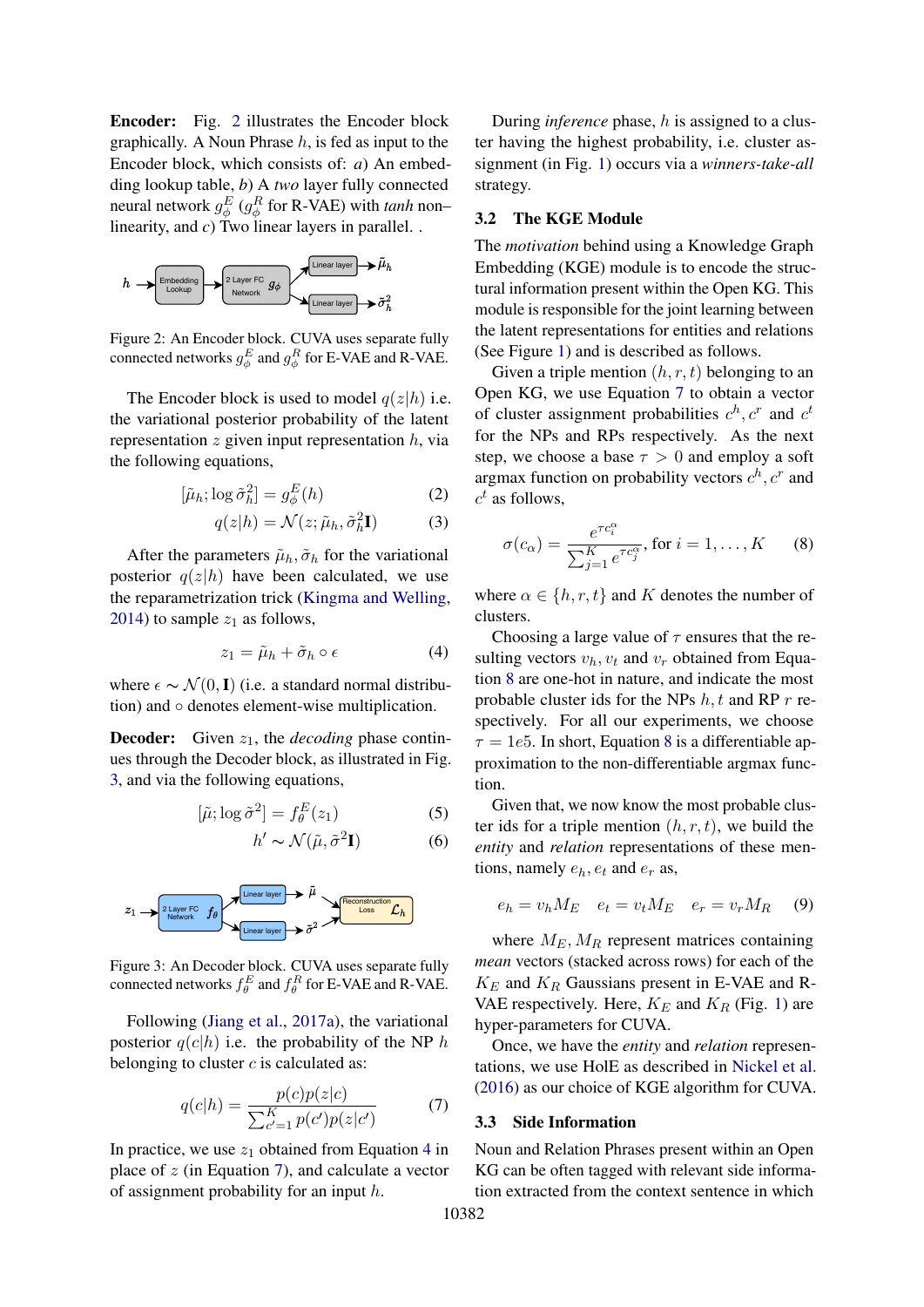<span id="page-4-0"></span>

Figure 4: Encoding Side Information as a *loss* measure.

the triple appears. We use the same side information (i.e. a list of equivalent mention pairs) as CESI [\(Vashishth et al.,](#page-10-3) [2018a\)](#page-10-3). These side information tuples are obtained via the following sources/strategies: Entity Linking, PPDB (Para-Phrase DataBase), IDF Token Overlap, and Morph Normalization. Each source generates a list of equivalent mention pairs along with a score per pair. A description of these sources together with their associated scoring procedures is provided in Section [A](#page-11-0) of the Appendix.

Let's consider the example of an *equivalent* mention pair *(NYC, New York City)* as shown in Fig. [4](#page-4-0) to illustrate the use of side information as a constraint in CUVA. We first perform an embedding lookup for the mentions *NYC* and *New York City* and then compute a Mean Squared Error (MSE) value weighted by its plausibility score. The MSE value indicates how far CUVA is from satisfying all the constraints represented as equivalent mention pairs. Finally, we sum up the *weighted* MSE values for all equivalent mention pairs, which comprises our Side Information Loss  $\mathcal{L}_{SI}$  in Fig. [1.](#page-2-0)

### 4 Evaluation

The CANONICALIZATION task is *inherently* unsupervised, i.e. we are not given any manually annotated data for training. With this in mind, we train the CUVA model according to the procedure described in Section [B](#page-11-1) of the Appendix and then evaluate our approach on the *Entity Canonicalization* task only. We do not include quantitative evaluations on the *Relation Canonicalization* task, as none of the benchmarks described below have ground-truth annotations for canonicalizing relations, leaving the creation of a dataset for relation clustering as an interesting future work.

### 4.1 Benchmarks

For comparing the performance of CUVA against the existing state of the art approaches, we use the Base and Ambiguous datasets introduced by [\(Galárraga et al.,](#page-8-6) [2014a\)](#page-8-6), and ReVerb45K dataset from [\(Vashishth et al.,](#page-10-3) [2018a\)](#page-10-3).

<span id="page-4-1"></span>

| <b>Datasets</b>    | Gold NP<br>Clusters | <b>NPs</b> | RPs  | <b>Triples</b>  |
|--------------------|---------------------|------------|------|-----------------|
| Base               | 150                 | 290        | 3K   | 9K              |
| Ambiguous          | 446                 | 717        | 11 K | 37K             |
| ReVerb45K          | 7.5K                | 15.5K      | 22K  | 45K             |
| <b>CANONICNELL</b> | 1.4K                | 8.7K       | 139  | 20 <sub>K</sub> |

Table 1: Details of datasets used. CANONICNELL is the new dataset that we introduce in this paper.

In addition, we introduce a *new* dataset called CANONICNELL, which we built by using the 165th iteration snapshot of NELL, i.e. Never-Ending Language Learner [\(Carlson et al.,](#page-8-9) [2010\)](#page-8-9) system. We created CANONICNELL to build a dataset whose provenance is not related to ReVerb Open KB, unlike the datasets mentioned above.

Building CANONICNELL. The CANONICNELL dataset is built via an automated strategy as follows. The above snapshot of NELL aka NELL165, contains accumulated knowledge as a list of (subject, relation, object) triples. For building CANONIC-NELL, we use the data artifact generated by [\(Pu](#page-9-6)[jara et al.,](#page-9-6) [2013\)](#page-9-6) which marks co-referent entities within NELL165 triples, together with a soft-truth value per entity pair. We filter out all pairs having a score *less* than 0.25, and view the remaining pairs as undirected edges in a graph. To this graph, we apply a depth-first-search to obtain a set of connected components, which we refer to as the set of Gold Clusters. Next, we filter through the list of NELL165 triples and keep only those whose either *head* or *tail* entity is present within the set of *Gold Clusters*. These triples together with the Gold Clusters obtained previously, form our newly proposed CANONICNELL dataset.

Table [1](#page-4-1) shows the dataset statistics for all the benchmarks, wherein the split into test and validation folds for Base, Ambiguous and Re-Verb45K datasets is already given by [Vashishth](#page-10-3) [et al.](#page-10-3) [\(2018a\)](#page-10-3) [2](#page-0-0) . This task is *unsupervised* in nature, hence we do not possess any training data. For CANONICNELL, we did a random 80:20 split of the triples into validation and test folds. For all methods, grid search over the hyper-parameter space using the validation set is performed, and results corresponding to the best-performing settings are reported on the test set. Following [Galárraga](#page-8-6) [et al.](#page-8-6) [\(2014a\)](#page-8-6), we use the macro, micro, and pair F1 scores for evaluations.

<sup>2</sup><https://github.com/mallabiisc/cesi/>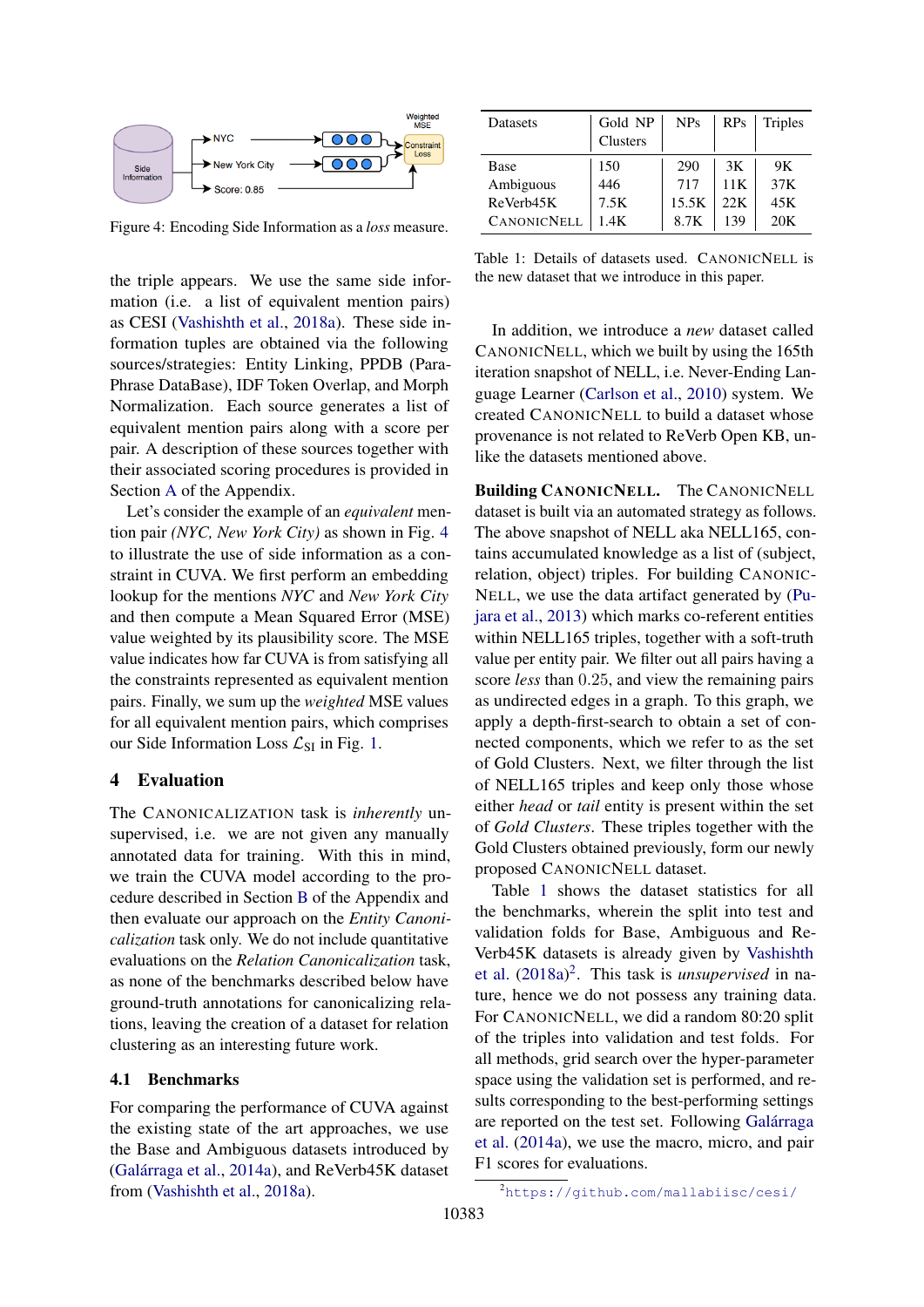<span id="page-5-0"></span>

|                            |     |       | <b>Base Dataset</b> |       |       | <b>Ambiguous Dataset</b> |       |       | ReVerb45K |       |
|----------------------------|-----|-------|---------------------|-------|-------|--------------------------|-------|-------|-----------|-------|
|                            | SI  | Macro | Micro               | Pair  | Macro | Micro                    | Pair  | Macro | Micro     | Pair  |
| Galárraga-IDF <sup>T</sup> | No  | 0.948 | 0.979               | 0.983 | 0.679 | 0.829                    | 0.793 | 0.716 | 0.508     | 0.005 |
| $GloVe+HAC^{\dagger}$      | No  | 0.957 | 0.972               | 0.911 | 0.659 | 0.899                    | 0.901 | 0.565 | 0.829     | 0.753 |
| $GloVe+HAC+SI$             | Yes | 0.972 | 0.998               | 0.999 | 0.665 | 0.898                    | 0.764 | 0.666 | 0.847     | 0.708 |
| HolE $(GloVe)^{\dagger}$   | No  | 0.752 | 0.936               | 0.893 | 0.539 | 0.854                    | 0.767 | 0.335 | 0.758     | 0.510 |
| CESI <sup>†</sup>          | Yes | 0.982 | 0.998               | 0.999 | 0.662 | 0.924                    | 0.919 | 0.627 | 0.844     | 0.819 |
| <b>CUVA</b>                | Yes | 0.982 | 0.999               | 0.999 | 0.674 | 0.924                    | 0.92  | 0.661 | 0.867     | 0.855 |

Table 2: Macro, Micro and Pair F1 results on the *Entity Canonicalization* task for *head entity mentions*. Rows marked with a † are from [\(Vashishth et al.,](#page-10-3) [2018a\)](#page-10-3). CESI, the existing state-of-the-art approach is identical to HolE (GloVe) equipped with the Side Information. SI indicates whether an approach uses Side Information or not. Refer to Sec [C](#page-13-0) of the Appendix for the hyperparameter descriptions.

<span id="page-5-1"></span>

|                                                                                         |  | SI   Macro   Micro   Pair   Mean |  |
|-----------------------------------------------------------------------------------------|--|----------------------------------|--|
| CESI   Yes   0.749   0.828   0.763   0.780<br>CUVA   Yes   0.755   0.845   0.81   0.803 |  |                                  |  |

Table 3: Macro, Micro and Pair F1 results on the *Entity Canonicalization* task for *all entity mentions* on Re-Verb45K. Both CESI and CUVA use the same hyperparameter settings as in Table [2.](#page-5-0)

Following [Vashishth et al.](#page-10-3) [\(2018a\)](#page-10-3), we use the Side Information as mentioned in Section [3.3](#page-3-5) for canonicalizing NPs and RPs for the Base, Ambiguous, and ReVerb45K datasets. For canonicalizing NPs on CANONICNELL, we use IDF Token Overlap as the only strategy to generate Side Information. This strategy is an inherent property of the dataset and needs no external resources (Section [A\)](#page-11-0). Moreover, for CANONICNELL we do not canonicalize the RPs, since they are already unique.

Finally, a detailed description of the range of values tried per hyperparameter, and the final values used within CUVA is provided in Section [C.](#page-13-0)

### 4.2 Results

The existing state of the art model CESI [\(Vashishth](#page-10-3) [et al.,](#page-10-3) [2018a\)](#page-10-3) evaluates on the Entity Canonicalization task using *head entity mentions* only[2](#page-0-0) . To be comparable, we first evaluate on the head entity mentions only and illustrate our results in Table [2.](#page-5-0) Table [3](#page-5-1) illustrates the results when evaluated for all entity mentions on Reverb45K.

The *first* line in Table [2,](#page-5-0) i.e. Galárraga-IDF [\(Galárraga et al.,](#page-8-6) [2014a\)](#page-8-6) depicts the performance of a feature-based method on this task. This approach is more likely to put two NPs together if they share a token with a high IDF value. The

*second* row in Table [2,](#page-5-0) i.e., GloVe+HAC uses a pretrained GloVe model [\(Pennington et al.,](#page-9-7) [2014a\)](#page-9-7) to first build embeddings for entity mentions and then uses a HAC algorithm for clustering. For multi token phrases, GloVe embeddings for tokens are averaged together. GloVe captures the semantics of NPs and does not rely on its surface form, thus performing well across all the datasets. The *third* row augments GloVe+HAC by first initializing with pretrained GloVe vectors, followed by an optimization step wherein the Side Information (Section [3.3\)](#page-3-5) loss objective is minimized, and finally clustering via the HAC algorithm. The *fourth* row, i.e. HolE (GloVe) uses the HolE Knowledge Graph Embedding model (initialized with pretrained GloVe vectors) to learn unique embeddings for NPs and RPs, followed by clustering using a HAC algorithm. It captures structural information with the KG and is an effective approach for NP Canonicalization.

The current state of the art, i.e. CESI [\(Vashishth](#page-10-3) [et al.,](#page-10-3) [2018a\)](#page-10-3) extends the HolE (GloVe) approach, by adding Side Information (Section [3.3\)](#page-3-5) as an additional loss objective to be minimized. Looking at the results, it is clear that the addition of Side Information provides a *significant* boost in performance for this task.

The final row in Table [2](#page-5-0) illustrates CUVA's performance on this task, which is an original contribution of our work. We observe that CUVA outperforms CESI on ReVerb45K and achieves the new state-of-the-art (SOTA). The improvement in the Mean F1 value, i.e., average over Macro, Micro, and Pair F1, over CESI is statistically significant with *p value* being less than 1e-3.

On the Ambiguous dataset, CUVA achieves a 1.2% improvement over CESI on the Macro F1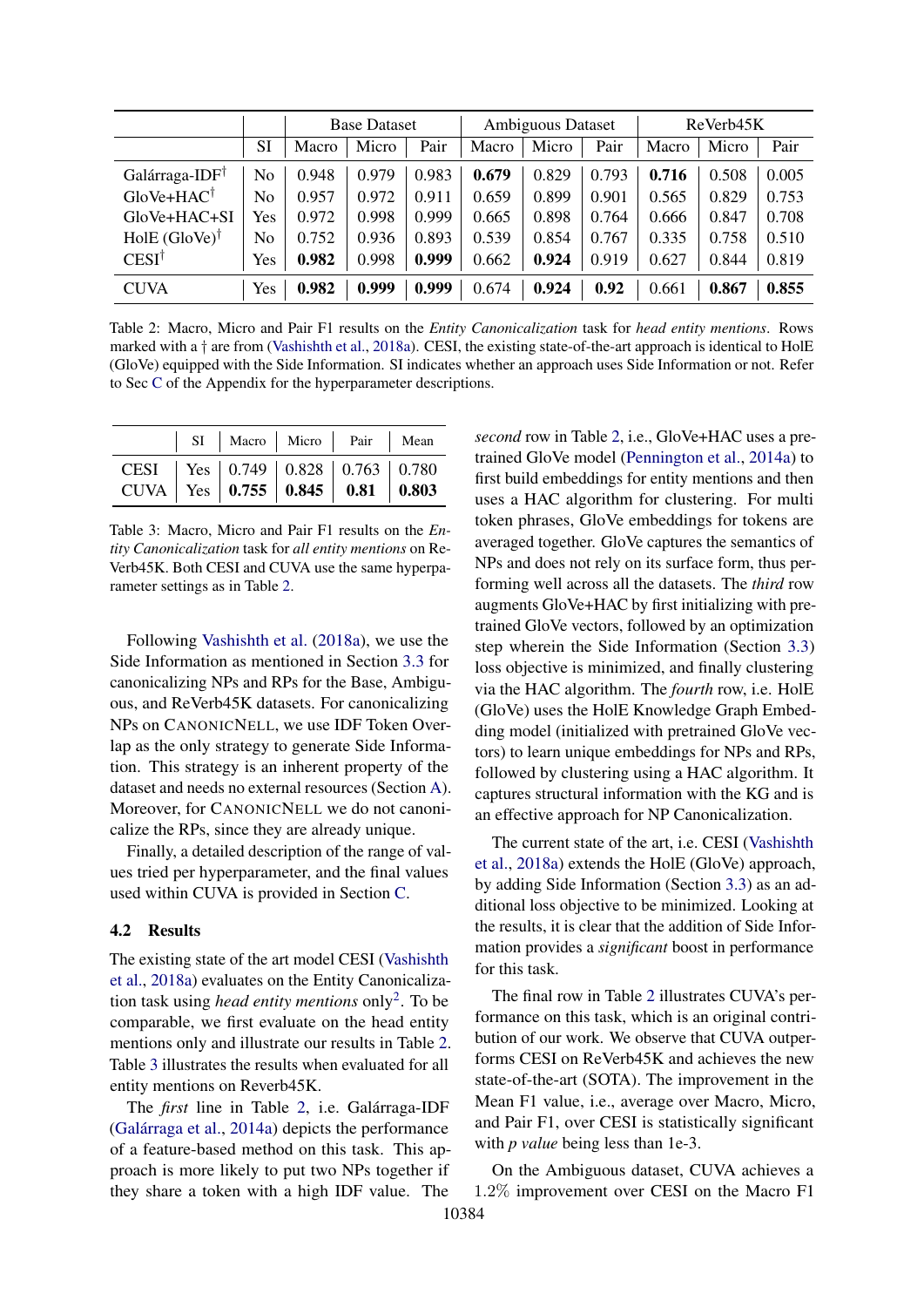<span id="page-6-0"></span>

|              |     | SI   Macro   Micro   Pair         |                           |       |
|--------------|-----|-----------------------------------|---------------------------|-------|
| FastText+HAC |     | No   $0.725$   $0.798$   $0.219$  |                           |       |
| GloVe+HAC    | No  |                                   | $0.747 \, \vert \, 0.811$ | 0.280 |
| <b>CESI</b>  | Yes | 0.749                             | 0.817                     | 0.307 |
| <b>CUVA</b>  |     | Yes   $0.775$   $0.826$   $0.363$ |                           |       |

Table 4: Macro, Micro and Pair F1 results on the *Entity Canonicalization* task for the CANONICNELL dataset. Refer to Section [C](#page-13-0) of the Appendix for the hyperparameters used in these experiments. SI indicates whether an approach uses Side Information or not.

metric, with the Micro and Pair F1 metrics achieving identical performance as CESI. Finally, on the Base dataset, CUVA achieves identical performance as CESI. Moreover, the results in Table [3](#page-5-1) also show a similar trend when evaluated on all entity mentions, i.e., both head and tail NPs belonging to Reverb45K.

Table [4](#page-6-0) shows the results for the Entity Canonicalization task when evaluated on the CANONIC-NELL dataset. The first two rows correspond to approaches that use pretrained FastText [\(Mikolov](#page-9-8) [et al.,](#page-9-8) [2018\)](#page-9-8) and GloVe models to build unique embeddings for NPs and then use HAC to generate clusters. Moreover, in the absence of contextual information for the CANONICNELL triples, both CESI and CUVA use IDF Token Overlap as the only source of Side Information. Moreover, from Table [4,](#page-6-0) it is clear that CUVA achieves the new state of the art result on this benchmark as well.

### 5 Qualitative Analysis

Table [5](#page-6-1) illustrates the output of our system for canonicalizing NPs and RPs on ReVerb45K. The top block corresponds to *six* NP clusters, one per line. The algorithm is able to correctly group *kodagu* and *coorg* (different name of the same district in India), despite having completely different surface forms. However, a common mistake that our proposed system makes is depicted in row *five*, i.e., four different people each having the same name *bill* are clustered together. This error can be mitigated by keeping track of the *type* information [\(Dash et al.,](#page-8-10) [2020\)](#page-8-10) of each NP for disambiguation.

The bottom *four* rows in Table [5](#page-6-1) correspond to *four* RP clusters. While the equivalence of RPs is captured in the first two rows of the bottom block, the *final* two rows highlight a potential issue involving negations and antonyms, i.e. *rank below* and

<span id="page-6-1"></span>

| Predicted Clusters for ReVerb45K                                                                                                                                                                                                                                                                                                          |
|-------------------------------------------------------------------------------------------------------------------------------------------------------------------------------------------------------------------------------------------------------------------------------------------------------------------------------------------|
| {utc, coordinate universal time, universal coordinate time} $\checkmark$<br>{ justice alito, samuel alito, sam alito, alito $\mathcal V$<br>{kodagu, coorg} $\boldsymbol{\checkmark}$<br>{johnny storm, human torch $\mathcal V$<br>{bill cosby, bill maher, bill doolin, bill nye} $\ast$<br>{toyota, honda, toyota motor corporation} * |
| {be associate with, have be affiliate to, be now associate with $\mathcal V$<br>{lead a march on, lead the assault on $\mathcal V$<br>(be far behind, be not far behind, be way behind,<br>be close behind, be seat behind, be firmly entrench in $\}$ $\star$<br>{rank below, rank just below, be rank above} <b>*</b>                   |

Table 5: Examples of NP(*top*) and RP(*bottom*) clusters predicted by CUVA on ReVerb45K.

<span id="page-6-3"></span>

|             | Macro   Micro   Pair   Mean |                                       |                         |  |
|-------------|-----------------------------|---------------------------------------|-------------------------|--|
| RoBERTa+HAC |                             | $0.448$   0.804   0.776   0.676       |                         |  |
| BERT+HAC    | 0.586                       | $\vert 0.839 \vert 0.822 \vert 0.749$ |                         |  |
| ERNIE+HAC   | 0.591                       |                                       | $0.842$   0.825   0.753 |  |
| <b>CUVA</b> |                             | $0.661$   $0.867$   $0.855$   $0.794$ |                         |  |

Table 6: Macro, Micro and Pair F1 results for comparison with pretrained language models on the *Entity Canonicalization* task for *head entity mentions* on Re-Verb45K.

*be rank above* have opposite meanings. We leave the resolution of this issue as future work.

### 6 Further Analysis

In this section, we analyze CUVA under three different configurations. Section [6.1](#page-6-2) compares how CUVA performs against pretrained language models. Section [6.2](#page-7-0) analyzes the effect of ablating components from our proposed network architecture. Finally, Section [6.3](#page-7-1) demonstrates the effectiveness of a joint learning approach over a pipeline-based strategy using the same network architecture.

#### <span id="page-6-2"></span>6.1 Comparison with Pretrained LMs

In this section, we investigate how CUVA fares against pretrained language models. Table [6](#page-6-3) illustrates the results when evaluated on ReVerb45K.

Following the observations of [\(Liu et al.,](#page-9-9) [2019;](#page-9-9) [Tenney et al.,](#page-9-10) [2019\)](#page-9-10), we use the lower layers (layers *one* through *six*) of a pretrained BERT, RoBERTa and a knowledge graph enhanced ERNIE [\(Zhang](#page-10-4) [et al.,](#page-10-4) [2019\)](#page-10-4) base model via the HuggingFace Transformers library [\(Wolf et al.,](#page-10-5) [2020\)](#page-10-5). For building static representation for each entity mentions, we use a mean pooling strategy to aggregate the contextualized representations. The entity mention representations are finally clustered using HAC.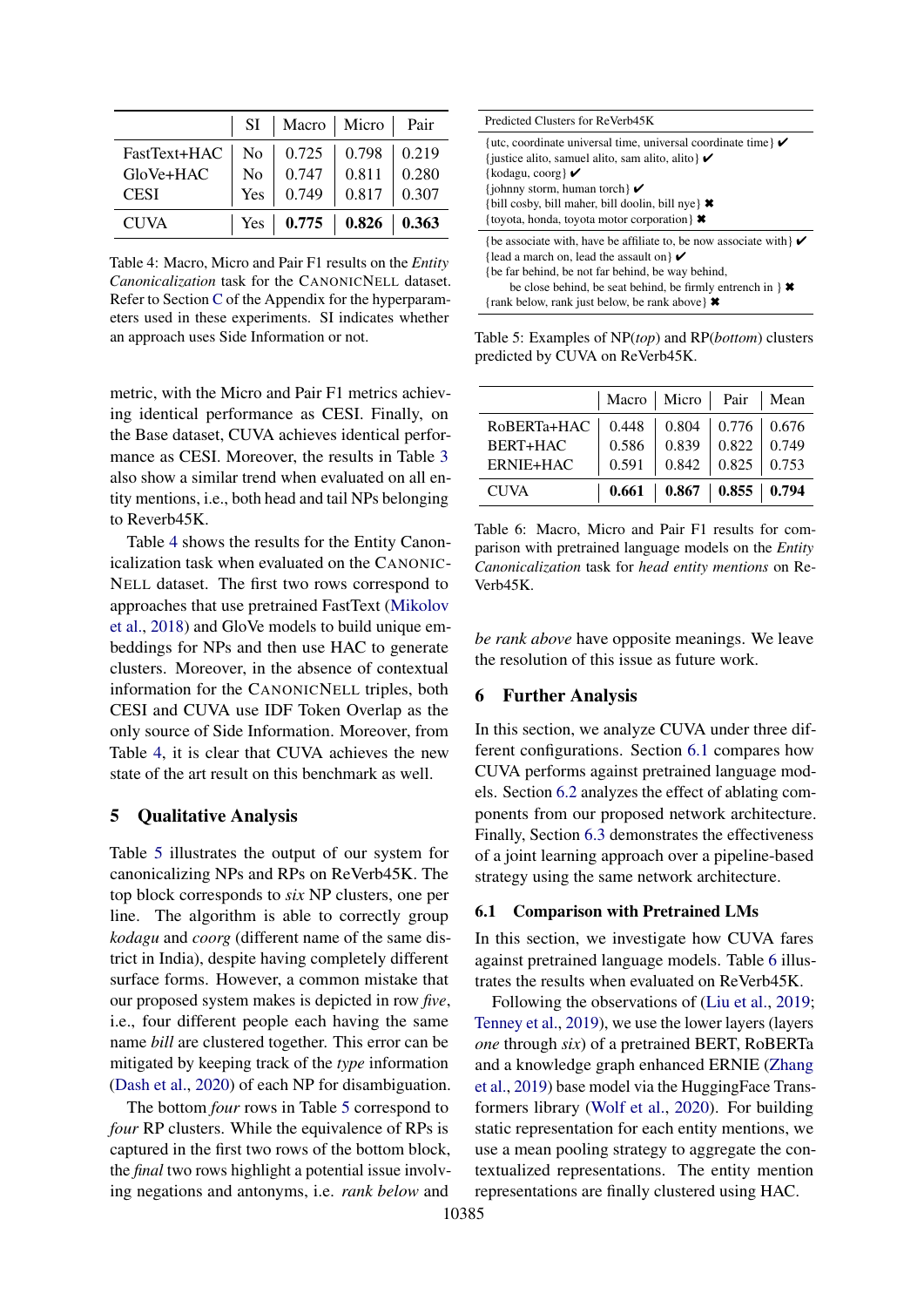Empirically, we found layer *one* to work best for all the language models introduced above. Furthermore, RoBERTa performs *worse* out of the three when comparing the derived static embeddings on this task. In comparison, CUVA performs significantly better, i.e. +4.1%, +4.5% and +11.8% improvement on the *average* of Macro, Micro, and Pair F1 values, when compared against ERNIE+HAC, BERT+HAC and RoBERTa+HAC respectively.

#### <span id="page-7-0"></span>6.2 Structural Ablations

Table [7](#page-7-2) illustrates the ablation experiments performed on the Entity Canonicalization task for the CANONICNELL dataset. The *first* row corresponds to CUVA model used to obtain state-of-the-art results, as reported in Table [4.](#page-6-0) Removing the *hidden* layer out of CUVA's encoder and decoder network, yields the results in the *second* row of the table. The *final* row reports the performance of CUVA without the KGE Module.

From the results, it is clear that adding an *hidden* layer to the VAE certainly improves CUVA's performance. Moreover, we find that removing the KGE Module drops the Pair F1 value *significantly* by 8.4%, with a statistically *insignificant* increase in the Macro and Micro F1 values. This *drop* in Pair F1 is due to a drop in the pairwise precision, i.e., from 0.379 with KGE to 0.229 without KGE.

Pairwise precision measures the quality of a set of clusters as the ratio of number of hits to the total possible allowed pairs, wherein a pair of NPs produce a hit if they refer to the same entity. Therefore, using a KGE module causes CUVA to generate a higher hit ratio, and in turn *supports* our hypothesis that a KGE Module helps to better disambiguate entity clusters by considering the context given by the relations, and is therefore necessary.

#### <span id="page-7-1"></span>6.3 Effectiveness of Joint Learning

CUVA models the Canonicalization task via a latent variable generative model and approximates the likelihood of an observed Open KG triple via a variational inference approach. Under this method, the probability of an NP (or RP) belonging to a latent cluster is entangled with both the representations of the observed mentions and the representations of the latent, and consequently, affects the likelihood of an observed triple in a joint manner. This is relevant because it allows gradients to update both the mention embeddings and soft cluster

<span id="page-7-2"></span>

| Approaches                                                                                                                                                                                                             | Macro   Micro   Pair                                                               |  |
|------------------------------------------------------------------------------------------------------------------------------------------------------------------------------------------------------------------------|------------------------------------------------------------------------------------|--|
| <b>CUVA</b>                                                                                                                                                                                                            | $\begin{array}{ c c c c c c c c } \hline 0.775 & 0.826 & 0.363 \hline \end{array}$ |  |
| Without the Hidden Layer $\begin{array}{ c c c c c c } \hline 0.758 & 0.809 & 0.253 \\ \hline \end{array}$<br>Without the KGE Module $\begin{array}{ c c c c c c } \hline 0.782 & 0.829 & 0.279 \\ \hline \end{array}$ |                                                                                    |  |

Table 7: Ablation tests on the Entity Canonicalization task showing Macro, Micro and Pair F1 results for the CANONICNELL dataset. All approaches here use the same hyperparameters as in Table [4.](#page-6-0)

<span id="page-7-3"></span>

| Approaches   Macro F1   Micro F1   Pair F1 |       |       |       |
|--------------------------------------------|-------|-------|-------|
| <b>CUVA</b>                                | 0.661 | 0.867 | 0.855 |
| VAE+HAC                                    | 0.545 | 0.862 | 0.777 |

Table 8: Ablation tests illustrating that our proposed approach for *joint learning* of mention representations and cluster assignments performs better than a *pipeline* approach. The evaluations have been done on the Entity Canonicalization task (*head mentions only*) for the ReVerb45K dataset.

assignments jointly, thereby effectively learning from one another.

Table [8](#page-7-3) empirically demonstrates this relevance, i.e. benefits of joint learning over a pipeline approach, while using the same network architecture. In this study, the experiments have been done on the Entity Canonicalization task (*head mentions* only) for the ReVerb45K dataset. In addition to CUVA, we build a second model following a *pipeline* approach, which we refer to as VAE+HAC. This model first uses the same architecture as CUVA for learning mention representations, and in a subsequent independent step, uses a hierarchical agglomerative clustering step to cluster the mentions together. The results indicate that a joint approach outperforms a pipeline-based strategy used by existing state-of-the-art models, such as CESI.

# 7 Conclusion

In this paper, we introduced CUVA, a novel neural architecture to canonicalize Noun Phrases and Relation Phrases within an Open KG. We argued that CUVA learns unique mention embeddings and cluster assignments in a *joint* fashion, compared to a pipeline strategy followed by the current state of the art methods. Moreover, we also introduced CANONICNELL, a new dataset for Entity Canonicalization. An evaluation over four benchmarks demonstrates the effectiveness of CUVA over state of the art baselines.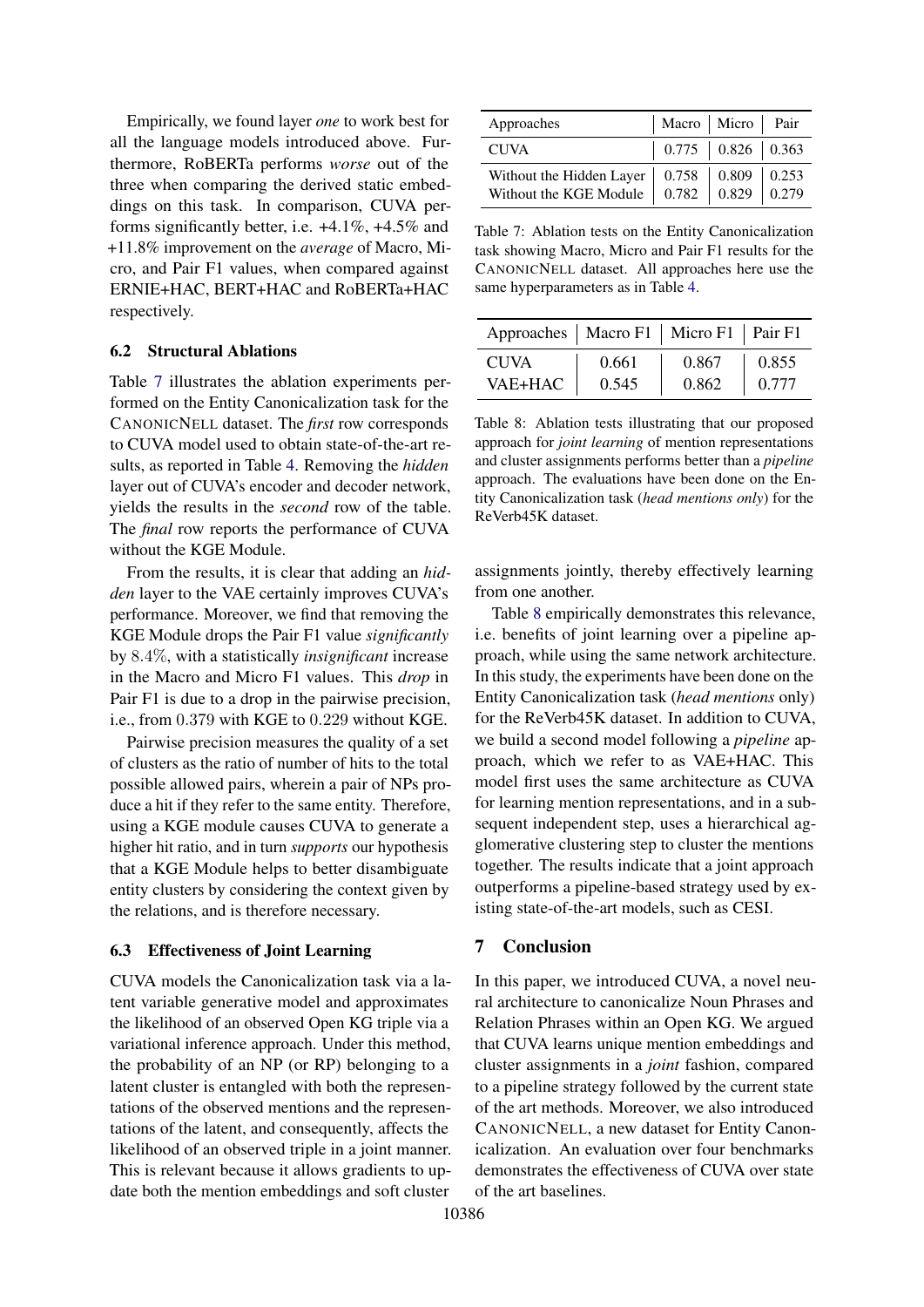### References

- <span id="page-8-4"></span>Gabor Angeli, Melvin Jose Johnson Premkumar, and Christopher D. Manning. 2015. [Leveraging linguis](https://doi.org/10.3115/v1/P15-1034)[tic structure for open domain information extraction.](https://doi.org/10.3115/v1/P15-1034) In *Proceedings of the 53rd Annual Meeting of the Association for Computational Linguistics and the 7th International Joint Conference on Natural Language Processing (Volume 1: Long Papers)*, pages 344–354, Beijing, China. Association for Computational Linguistics.
- <span id="page-8-3"></span>Michele Banko, Michael J. Cafarella, Stephen Soderland, Matthew Broadhead, and Oren Etzioni. 2007. [Open information extraction from the web.](http://ijcai.org/Proceedings/07/Papers/429.pdf) In *IJCAI 2007, Proceedings of the 20th International Joint Conference on Artificial Intelligence, Hyderabad, India, January 6-12, 2007*, pages 2670–2676.
- <span id="page-8-1"></span>Antoine Bordes, Nicolas Usunier, Alberto García-Durán, Jason Weston, and Oksana Yakhnenko. 2013. [Translating embeddings for modeling multi](https://proceedings.neurips.cc/paper/2013/hash/1cecc7a77928ca8133fa24680a88d2f9-Abstract.html)[relational data.](https://proceedings.neurips.cc/paper/2013/hash/1cecc7a77928ca8133fa24680a88d2f9-Abstract.html) In *Advances in Neural Information Processing Systems 26: 27th Annual Conference on Neural Information Processing Systems 2013. Proceedings of a meeting held December 5-8, 2013, Lake Tahoe, Nevada, United States*, pages 2787– 2795.
- <span id="page-8-15"></span>Samuel R. Bowman, Luke Vilnis, Oriol Vinyals, Andrew Dai, Rafal Jozefowicz, and Samy Bengio. 2016. [Generating sentences from a continuous](https://doi.org/10.18653/v1/K16-1002) [space.](https://doi.org/10.18653/v1/K16-1002) In *Proceedings of The 20th SIGNLL Conference on Computational Natural Language Learning*, pages 10–21, Berlin, Germany. Association for Computational Linguistics.
- <span id="page-8-9"></span>Andrew Carlson, Justin Betteridge, Bryan Kisiel, Burr Settles, Estevam R. Hruschka Jr., and Tom M. Mitchell. 2010. [Toward an architecture for never](http://www.aaai.org/ocs/index.php/AAAI/AAAI10/paper/view/1879)[ending language learning.](http://www.aaai.org/ocs/index.php/AAAI/AAAI10/paper/view/1879) In *Proceedings of the Twenty-Fourth AAAI Conference on Artificial Intelligence, AAAI 2010, Atlanta, Georgia, USA, July 11- 15, 2010*. AAAI Press.
- <span id="page-8-5"></span>Diego Ceccarelli, Claudio Lucchese, Salvatore Orlando, Raffaele Perego, and Salvatore Trani. 2014. [Dexter 2.0 - an open source tool for semantically](http://ceur-ws.org/Vol-1272/paper_127.pdf) [enriching data.](http://ceur-ws.org/Vol-1272/paper_127.pdf) In *Proceedings of the ISWC 2014 Posters & Demonstrations Track a track within the 13th International Semantic Web Conference, ISWC 2014, Riva del Garda, Italy, October 21, 2014*, volume 1272 of *CEUR Workshop Proceedings*, pages 417–420. CEUR-WS.org.
- <span id="page-8-10"></span>Sarthak Dash, Md. Faisal Mahbub Chowdhury, Alfio Gliozzo, Nandana Mihindukulasooriya, and Nicolas Rodolfo Fauceglia. 2020. [Hypernym detection](https://aaai.org/ojs/index.php/AAAI/article/view/6263) [using strict partial order networks.](https://aaai.org/ojs/index.php/AAAI/article/view/6263) In *The Thirty-Fourth AAAI Conference on Artificial Intelligence, AAAI 2020, The Thirty-Second Innovative Applications of Artificial Intelligence Conference, IAAI 2020, The Tenth AAAI Symposium on Educational Advances in Artificial Intelligence, EAAI 2020, New York, NY, USA, February 7-12, 2020*, pages 7626– 7633. AAAI Press.
- <span id="page-8-13"></span>D. Defays. 1977. [An efficient algorithm for a complete](https://doi.org/10.1093/comjnl/20.4.364) [link method.](https://doi.org/10.1093/comjnl/20.4.364) *Comput. J.*, 20(4):364–366.
- <span id="page-8-8"></span>Claudio Delli Bovi, Luis Espinosa-Anke, and Roberto Navigli. 2015. [Knowledge base unification via](https://doi.org/10.18653/v1/D15-1084) [sense embeddings and disambiguation.](https://doi.org/10.18653/v1/D15-1084) In *Proceedings of the 2015 Conference on Empirical Methods in Natural Language Processing*, pages 726– 736, Lisbon, Portugal. Association for Computational Linguistics.
- <span id="page-8-0"></span>Anthony Fader, Stephen Soderland, and Oren Etzioni. 2011a. [Identifying relations for open information](https://aclanthology.org/D11-1142) [extraction.](https://aclanthology.org/D11-1142) In *Proceedings of the 2011 Conference on Empirical Methods in Natural Language Processing*, pages 1535–1545, Edinburgh, Scotland, UK. Association for Computational Linguistics.
- <span id="page-8-12"></span>Anthony Fader, Stephen Soderland, and Oren Etzioni. 2011b. [Identifying relations for open information](https://aclanthology.org/D11-1142) [extraction.](https://aclanthology.org/D11-1142) In *Proceedings of the 2011 Conference on Empirical Methods in Natural Language Processing*, pages 1535–1545, Edinburgh, Scotland, UK. Association for Computational Linguistics.
- <span id="page-8-6"></span>Luis Galárraga, Geremy Heitz, Kevin Murphy, and Fabian M. Suchanek. 2014a. [Canonicalizing open](https://doi.org/10.1145/2661829.2662073) [knowledge bases.](https://doi.org/10.1145/2661829.2662073) In *Proceedings of the 23rd ACM International Conference on Conference on Information and Knowledge Management, CIKM 2014, Shanghai, China, November 3-7, 2014*, pages 1679– 1688. ACM.
- <span id="page-8-11"></span>Luis Galárraga, Geremy Heitz, Kevin Murphy, and Fabian M. Suchanek. 2014b. [Canonicalizing open](https://doi.org/10.1145/2661829.2662073) [knowledge bases.](https://doi.org/10.1145/2661829.2662073) In *Proceedings of the 23rd ACM International Conference on Conference on Information and Knowledge Management, CIKM 2014, Shanghai, China, November 3-7, 2014*, pages 1679– 1688. ACM.
- <span id="page-8-7"></span>Luis Antonio Galárraga, Christina Teflioudi, Katja Hose, and Fabian M. Suchanek. 2013. [AMIE: as](https://doi.org/10.1145/2488388.2488425)[sociation rule mining under incomplete evidence in](https://doi.org/10.1145/2488388.2488425) [ontological knowledge bases.](https://doi.org/10.1145/2488388.2488425) In *22nd International World Wide Web Conference, WWW '13, Rio de Janeiro, Brazil, May 13-17, 2013*, pages 413–422. International World Wide Web Conferences Steering Committee / ACM.
- <span id="page-8-2"></span>Zhuxi Jiang, Yin Zheng, Huachun Tan, Bangsheng Tang, and Hanning Zhou. 2017a. [Variational deep](https://doi.org/10.24963/ijcai.2017/273) [embedding: An unsupervised and generative ap](https://doi.org/10.24963/ijcai.2017/273)[proach to clustering.](https://doi.org/10.24963/ijcai.2017/273) In *Proceedings of the Twenty-Sixth International Joint Conference on Artificial Intelligence, IJCAI 2017, Melbourne, Australia, August 19-25, 2017*, pages 1965–1972. ijcai.org.
- <span id="page-8-14"></span>Zhuxi Jiang, Yin Zheng, Huachun Tan, Bangsheng Tang, and Hanning Zhou. 2017b. [Variational deep](https://doi.org/10.24963/ijcai.2017/273) [embedding: An unsupervised and generative ap](https://doi.org/10.24963/ijcai.2017/273)[proach to clustering.](https://doi.org/10.24963/ijcai.2017/273) In *Proceedings of the Twenty-Sixth International Joint Conference on Artificial Intelligence, IJCAI 2017, Melbourne, Australia, August 19-25, 2017*, pages 1965–1972. ijcai.org.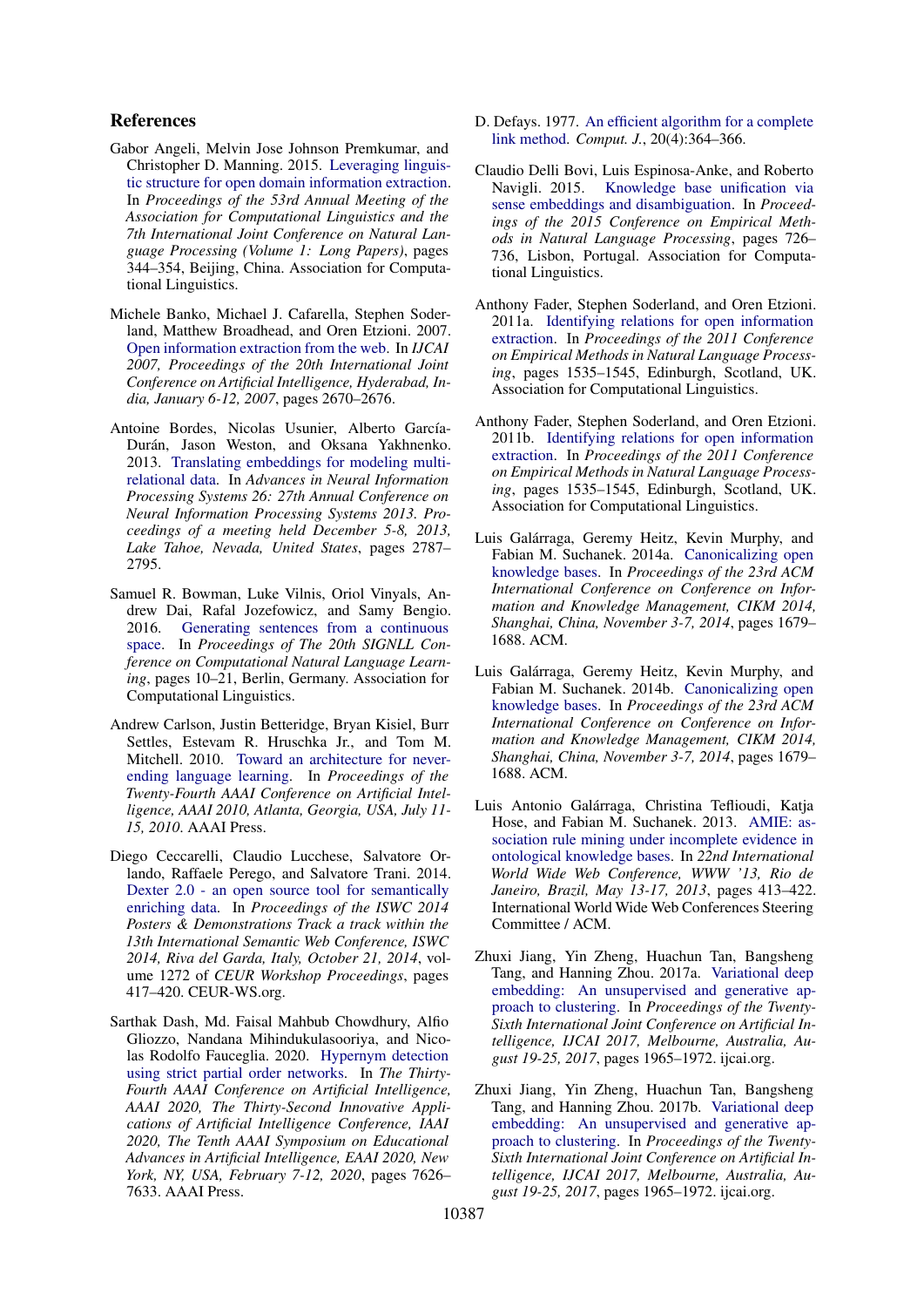- <span id="page-9-16"></span>Diederik P. Kingma and Jimmy Ba. 2015. [Adam: A](http://arxiv.org/abs/1412.6980) [method for stochastic optimization.](http://arxiv.org/abs/1412.6980) In *3rd International Conference on Learning Representations, ICLR 2015, San Diego, CA, USA, May 7-9, 2015, Conference Track Proceedings*.
- <span id="page-9-5"></span>Diederik P. Kingma and Max Welling. 2014. [Auto](http://arxiv.org/abs/1312.6114)[encoding variational bayes.](http://arxiv.org/abs/1312.6114) In *2nd International Conference on Learning Representations, ICLR 2014, Banff, AB, Canada, April 14-16, 2014, Conference Track Proceedings*.
- <span id="page-9-3"></span>Jayant Krishnamurthy and Tom Mitchell. 2011. [Which](https://aclanthology.org/P11-1058) [noun phrases denote which concepts?](https://aclanthology.org/P11-1058) In *Proceedings of the 49th Annual Meeting of the Association for Computational Linguistics: Human Language Technologies*, pages 570–580, Portland, Oregon, USA. Association for Computational Linguistics.
- <span id="page-9-2"></span>Thomas Lin, Mausam, and Oren Etzioni. 2012. [Entity](https://aclanthology.org/W12-3016/) [linking at web scale.](https://aclanthology.org/W12-3016/) In *Proceedings of the Joint Workshop on Automatic Knowledge Base Construction and Web-scale Knowledge Extraction, AKBC-WEKEX@NAACL-HLT 2012, Montrèal, Canada, June 7-8, 2012*, pages 84–88. Association for Computational Linguistics.
- <span id="page-9-9"></span>Nelson F. Liu, Matt Gardner, Yonatan Belinkov, Matthew E. Peters, and Noah A. Smith. 2019. [Lin](https://doi.org/10.18653/v1/N19-1112)[guistic knowledge and transferability of contextual](https://doi.org/10.18653/v1/N19-1112) [representations.](https://doi.org/10.18653/v1/N19-1112) In *Proceedings of the 2019 Conference of the North American Chapter of the Association for Computational Linguistics: Human Language Technologies, Volume 1 (Long and Short Papers)*, pages 1073–1094, Minneapolis, Minnesota. Association for Computational Linguistics.
- <span id="page-9-14"></span>Stuart P. Lloyd. 1982. [Least squares quantization in](https://doi.org/10.1109/TIT.1982.1056489) [PCM.](https://doi.org/10.1109/TIT.1982.1056489) *IEEE Trans. Inf. Theory*, 28(2):129–136.
- <span id="page-9-1"></span>Mausam, Michael Schmitz, Stephen Soderland, Robert Bart, and Oren Etzioni. 2012. [Open language learn](https://aclanthology.org/D12-1048)[ing for information extraction.](https://aclanthology.org/D12-1048) In *Proceedings of the 2012 Joint Conference on Empirical Methods in Natural Language Processing and Computational Natural Language Learning*, pages 523–534, Jeju Island, Korea. Association for Computational Linguistics.
- <span id="page-9-15"></span>Yishu Miao, Lei Yu, and Phil Blunsom. 2016. [Neu](http://proceedings.mlr.press/v48/miao16.html)[ral variational inference for text processing.](http://proceedings.mlr.press/v48/miao16.html) In *Proceedings of the 33nd International Conference on Machine Learning, ICML 2016, New York City, NY, USA, June 19-24, 2016*, volume 48 of *JMLR Workshop and Conference Proceedings*, pages 1727– 1736. JMLR.org.
- <span id="page-9-8"></span>Tomás Mikolov, Edouard Grave, Piotr Bojanowski, Christian Puhrsch, and Armand Joulin. 2018. [Ad](http://www.lrec-conf.org/proceedings/lrec2018/summaries/721.html)[vances in pre-training distributed word representa](http://www.lrec-conf.org/proceedings/lrec2018/summaries/721.html)[tions.](http://www.lrec-conf.org/proceedings/lrec2018/summaries/721.html) In *Proceedings of the Eleventh International Conference on Language Resources and Evaluation, LREC 2018, Miyazaki, Japan, May 7-12, 2018*. European Language Resources Association (ELRA).
- <span id="page-9-4"></span>Maximilian Nickel, Lorenzo Rosasco, and Tomaso A. Poggio. 2016. [Holographic embeddings of knowl](http://www.aaai.org/ocs/index.php/AAAI/AAAI16/paper/view/12484)[edge graphs.](http://www.aaai.org/ocs/index.php/AAAI/AAAI16/paper/view/12484) In *Proceedings of the Thirtieth AAAI Conference on Artificial Intelligence, February 12- 17, 2016, Phoenix, Arizona, USA*, pages 1955–1961. AAAI Press.
- <span id="page-9-12"></span>Ellie Pavlick, Pushpendre Rastogi, Juri Ganitkevitch, Benjamin Van Durme, and Chris Callison-Burch. 2015. [PPDB 2.0: Better paraphrase ranking, fine](https://doi.org/10.3115/v1/P15-2070)[grained entailment relations, word embeddings, and](https://doi.org/10.3115/v1/P15-2070) [style classification.](https://doi.org/10.3115/v1/P15-2070) In *Proceedings of the 53rd Annual Meeting of the Association for Computational Linguistics and the 7th International Joint Conference on Natural Language Processing (Volume 2: Short Papers)*, pages 425–430, Beijing, China. Association for Computational Linguistics.
- <span id="page-9-7"></span>Jeffrey Pennington, Richard Socher, and Christopher Manning. 2014a. [GloVe: Global vectors](https://doi.org/10.3115/v1/D14-1162) [for word representation.](https://doi.org/10.3115/v1/D14-1162) In *Proceedings of the 2014 Conference on Empirical Methods in Natural Language Processing (EMNLP)*, pages 1532–1543, Doha, Qatar. Association for Computational Linguistics.
- <span id="page-9-13"></span>Jeffrey Pennington, Richard Socher, and Christopher Manning. 2014b. [GloVe: Global vectors](https://doi.org/10.3115/v1/D14-1162) [for word representation.](https://doi.org/10.3115/v1/D14-1162) In *Proceedings of the 2014 Conference on Empirical Methods in Natural Language Processing (EMNLP)*, pages 1532–1543, Doha, Qatar. Association for Computational Linguistics.
- <span id="page-9-6"></span>Jay Pujara, Hui Miao, Lise Getoor, and William W. Cohen. 2013. [Knowledge graph identification.](https://doi.org/10.1007/978-3-642-41335-3_34) In *The Semantic Web - ISWC 2013 - 12th International Semantic Web Conference, Sydney, NSW, Australia, October 21-25, 2013, Proceedings, Part I*, volume 8218 of *Lecture Notes in Computer Science*, pages 542–557. Springer.
- <span id="page-9-11"></span>Valentin I. Spitkovsky and Angel X. Chang. 2012. [A](http://www.lrec-conf.org/proceedings/lrec2012/summaries/266.html) [cross-lingual dictionary for english wikipedia con](http://www.lrec-conf.org/proceedings/lrec2012/summaries/266.html)[cepts.](http://www.lrec-conf.org/proceedings/lrec2012/summaries/266.html) In *Proceedings of the Eighth International Conference on Language Resources and Evaluation, LREC 2012, Istanbul, Turkey, May 23-25, 2012*, pages 3168–3175. European Language Resources Association (ELRA).
- <span id="page-9-0"></span>Gabriel Stanovsky, Julian Michael, Luke Zettlemoyer, and Ido Dagan. 2018. [Supervised open information](https://doi.org/10.18653/v1/N18-1081) [extraction.](https://doi.org/10.18653/v1/N18-1081) In *Proceedings of the 2018 Conference of the North American Chapter of the Association for Computational Linguistics: Human Language Technologies, Volume 1 (Long Papers)*, pages 885– 895, New Orleans, Louisiana. Association for Computational Linguistics.
- <span id="page-9-10"></span>Ian Tenney, Dipanjan Das, and Ellie Pavlick. 2019. [BERT rediscovers the classical NLP pipeline.](https://doi.org/10.18653/v1/P19-1452) In *Proceedings of the 57th Annual Meeting of the Association for Computational Linguistics*, pages 4593– 4601, Florence, Italy. Association for Computational Linguistics.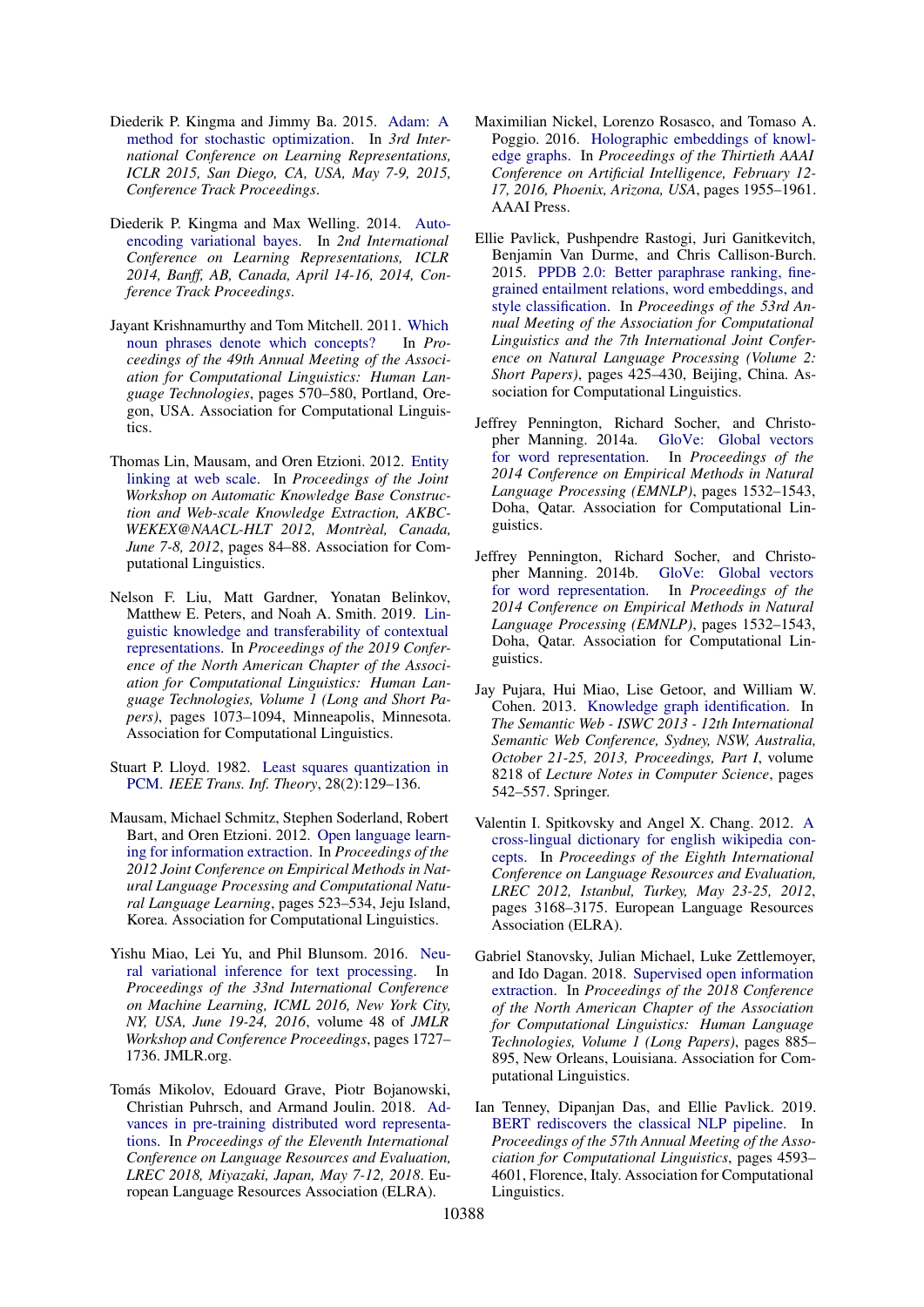- <span id="page-10-3"></span>Shikhar Vashishth, Prince Jain, and Partha P. Talukdar. 2018a. [CESI: canonicalizing open knowledge bases](https://doi.org/10.1145/3178876.3186030) [using embeddings and side information.](https://doi.org/10.1145/3178876.3186030) In *Proceedings of the 2018 World Wide Web Conference on World Wide Web, WWW 2018, Lyon, France, April 23-27, 2018*, pages 1317–1327. ACM.
- <span id="page-10-6"></span>Shikhar Vashishth, Prince Jain, and Partha P. Talukdar. 2018b. [CESI: canonicalizing open knowledge bases](https://doi.org/10.1145/3178876.3186030) [using embeddings and side information.](https://doi.org/10.1145/3178876.3186030) In *Proceedings of the 2018 World Wide Web Conference on World Wide Web, WWW 2018, Lyon, France, April 23-27, 2018*, pages 1317–1327. ACM.
- <span id="page-10-0"></span>Aaron Steven White, Drew Reisinger, Keisuke Sakaguchi, Tim Vieira, Sheng Zhang, Rachel Rudinger, Kyle Rawlins, and Benjamin Van Durme. 2016. [Uni](https://doi.org/10.18653/v1/D16-1177)[versal decompositional semantics on Universal De](https://doi.org/10.18653/v1/D16-1177)[pendencies.](https://doi.org/10.18653/v1/D16-1177) In *Proceedings of the 2016 Conference on Empirical Methods in Natural Language Processing*, pages 1713–1723, Austin, Texas. Association for Computational Linguistics.
- <span id="page-10-5"></span>Thomas Wolf, Lysandre Debut, Victor Sanh, Julien Chaumond, Clement Delangue, Anthony Moi, Pierric Cistac, Tim Rault, Remi Louf, Morgan Funtowicz, Joe Davison, Sam Shleifer, Patrick von Platen, Clara Ma, Yacine Jernite, Julien Plu, Canwen Xu, Teven Le Scao, Sylvain Gugger, Mariama Drame, Quentin Lhoest, and Alexander Rush. 2020. [Trans](https://doi.org/10.18653/v1/2020.emnlp-demos.6)[formers: State-of-the-art natural language process](https://doi.org/10.18653/v1/2020.emnlp-demos.6)[ing.](https://doi.org/10.18653/v1/2020.emnlp-demos.6) In *Proceedings of the 2020 Conference on Empirical Methods in Natural Language Processing: System Demonstrations*, pages 38–45, Online. Association for Computational Linguistics.
- <span id="page-10-2"></span>Tien-Hsuan Wu, Zhiyong Wu, Ben Kao, and Pengcheng Yin. 2018. [Towards practical open](https://doi.org/10.1145/3269206.3271707) [knowledge base canonicalization.](https://doi.org/10.1145/3269206.3271707) In *Proceedings of the 27th ACM International Conference on Information and Knowledge Management, CIKM 2018, Torino, Italy, October 22-26, 2018*, pages 883–892. ACM.
- <span id="page-10-1"></span>Alexander Yates and Oren Etzioni. 2009. [Unsuper](https://doi.org/10.1613/jair.2772)[vised methods for determining object and relation](https://doi.org/10.1613/jair.2772) [synonyms on the web.](https://doi.org/10.1613/jair.2772) *J. Artif. Intell. Res.*, 34:255– 296.
- <span id="page-10-4"></span>Zhengyan Zhang, Xu Han, Zhiyuan Liu, Xin Jiang, Maosong Sun, and Qun Liu. 2019. [ERNIE: En](https://doi.org/10.18653/v1/P19-1139)[hanced language representation with informative en](https://doi.org/10.18653/v1/P19-1139)[tities.](https://doi.org/10.18653/v1/P19-1139) In *Proceedings of the 57th Annual Meeting of the Association for Computational Linguistics*, pages 1441–1451, Florence, Italy. Association for Computational Linguistics.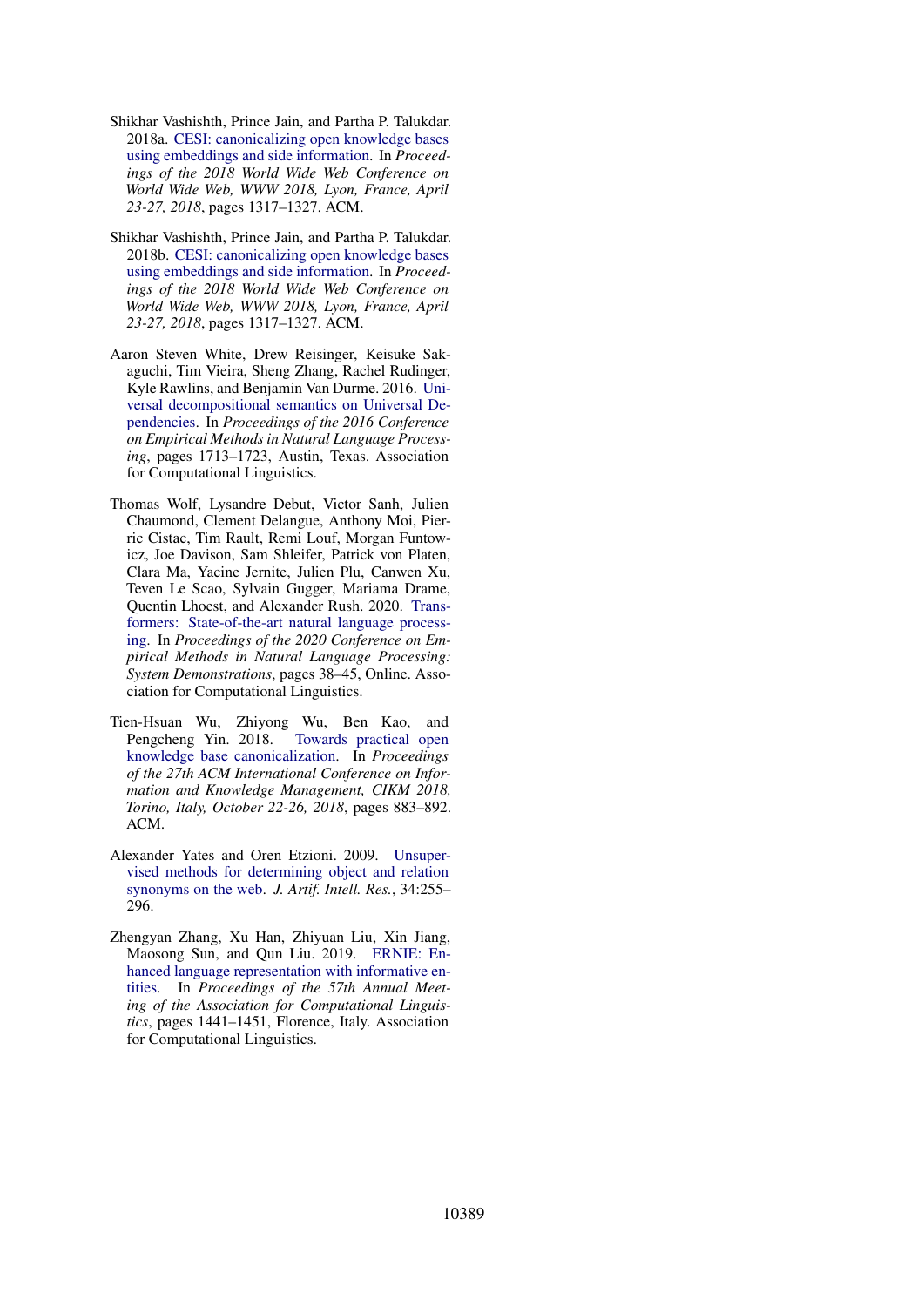### <span id="page-11-0"></span>A Side Information

Following CESI [\(Vashishth et al.,](#page-10-6) [2018b\)](#page-10-6), we use the following five sources of side information, which are described as follows:

- Entity Linking: Given unstructured text, from which the triple was extracted, we use Stanford CoreNLP entity linker [\(Spitkovsky](#page-9-11) [and Chang,](#page-9-11) [2012\)](#page-9-11) to map Noun Phrases (NPs) to Wikipedia Entities. If two NPs are linked to the same Wikipedia entity, we assume them to be equivalent as per this information.
- PPDB Information: We follow the same strategy as [\(Vashishth et al.,](#page-10-6) [2018b\)](#page-10-6) and modify the PPDB 2.0 [\(Pavlick et al.,](#page-9-12) [2015\)](#page-9-12) collection into a set of clusters. If two NPs (or RPs) belong to the same cluster, then they are treated as equivalent.
- IDF Token Overlap: In [\(Galárraga et al.,](#page-8-11) [2014b\)](#page-8-11), IDF Token Overlap was found to be the most effective feature for canonicalization. For example, it is very likely that *William Shakespeare* and *Shakespeare* refer to the same entity, or in other words, Noun Phrases (NPs) or Relation Phrases (RPs) sharing infrequent terms are more likely to refer to the same entity (or relation). An overlap score for every NP (or RP) pair is calculated as per the formula provided in [\(Vashishth et al.,](#page-10-6) [2018b\)](#page-10-6), and we keep only those pairs with scores beyond a particular *threshold*.
- Morph Normalization: We use multiple morphological normalization operations, as used in [\(Fader et al.,](#page-8-12) [2011b\)](#page-8-12) for finding out equivalent NPs.

We use the following strategy to calculate the *plausibility scores* for the mention pairs generated by each of the *five* aforementioned sources of Side Information. Mention pairs identified by IDF Token Overlap follow the same *scoring* strategy as mentioned before, whereas mention pairs identified by WordNet (with Word-sense disambiguation) and Morphological normalizations get a score of *one*.

The remaining sources, i.e. Entity Linking and PPDB, tend to group the NP and RP mentions into clusters. Being empirical in nature, these approaches are *likely* to introduce errors in their results, for e.g. due to incorrect disambiguation, and can cause some of the generated clusters to overlap.

Working with such a set of potentially overlapping clusters, we make an *observation* that, if a particular *mention* belongs to more than one cluster, then it is likely to be ambiguous, and therefore should have a low equivalence score with other members of the same cluster. Therefore, we score two mentions  $p$  and  $q$  belonging to the same cluster  $\mathcal C$  as,

$$
S_{\mathcal{C}}(p,q) = \frac{1}{|\mathcal{C}|^2} e^{2-(\eta(p)+\eta(q))}
$$

where e denotes the exponential function,  $\eta(x)$  denotes the number of clusters containing  $x$ , and  $|C|$  denotes the cluster size. The scaling factor of  $1/|C|^2$  favors clusters of smaller size, since for the CANONICALIZATION task, ideal cluster sizes are expected to be small.

# <span id="page-11-1"></span>B Training Strategy

In this section, we describe our strategy for training the CUVA model. Let  $\mathcal{E}, \mathcal{R}$  denote the entity and relation vocabulary for an Open KG. Unless otherwise specified, all *trainable* CUVA parameters are *randomly* initialized. We train the model in *three* stages, as follows:

### <span id="page-11-2"></span>B.1 Initializing Mixture of Gaussians

We use the *pretrained* 100-dimensional GloVe vectors [\(Pennington et al.,](#page-9-13) [2014b\)](#page-9-13) for embedding matrices  $\mathcal{E}_g$  and  $\mathcal{R}_g$  corresponding to the vocabulary  $\mathcal E$  and  $\mathcal R$  respectively.

The embeddings for multi-token phrases are calculated by averaging GloVe vectors for each token. This step can be done in one of two ways, *a*) Normalize individual GloVe token vectors and then average them, or *b*) Average individual GloVe token vectors without Normalizing. In the absence of any other information, we evaluate CUVA on the validation fold of each of the benchmark datasets, as shown in Table [9.](#page-12-0) For each dataset, we mark the embedding initialization strategy that yields the best performance, and then use it to evaluate our model on the test fold of the corresponding benchmark datasets (as illustrated in the main paper).

Based on the results from Table [9,](#page-12-0) we use the *Without Normalization* strategy for Ambiguous dataset, whereas for ReVerb45K, we use the *With Normalization* strategy. For the Base dataset, both strategies yield the same results and therefore we randomly choose the *With Normalization* strategy and use it while evaluating on the test fold. Furthermore, we choose the *With Normalization* strategy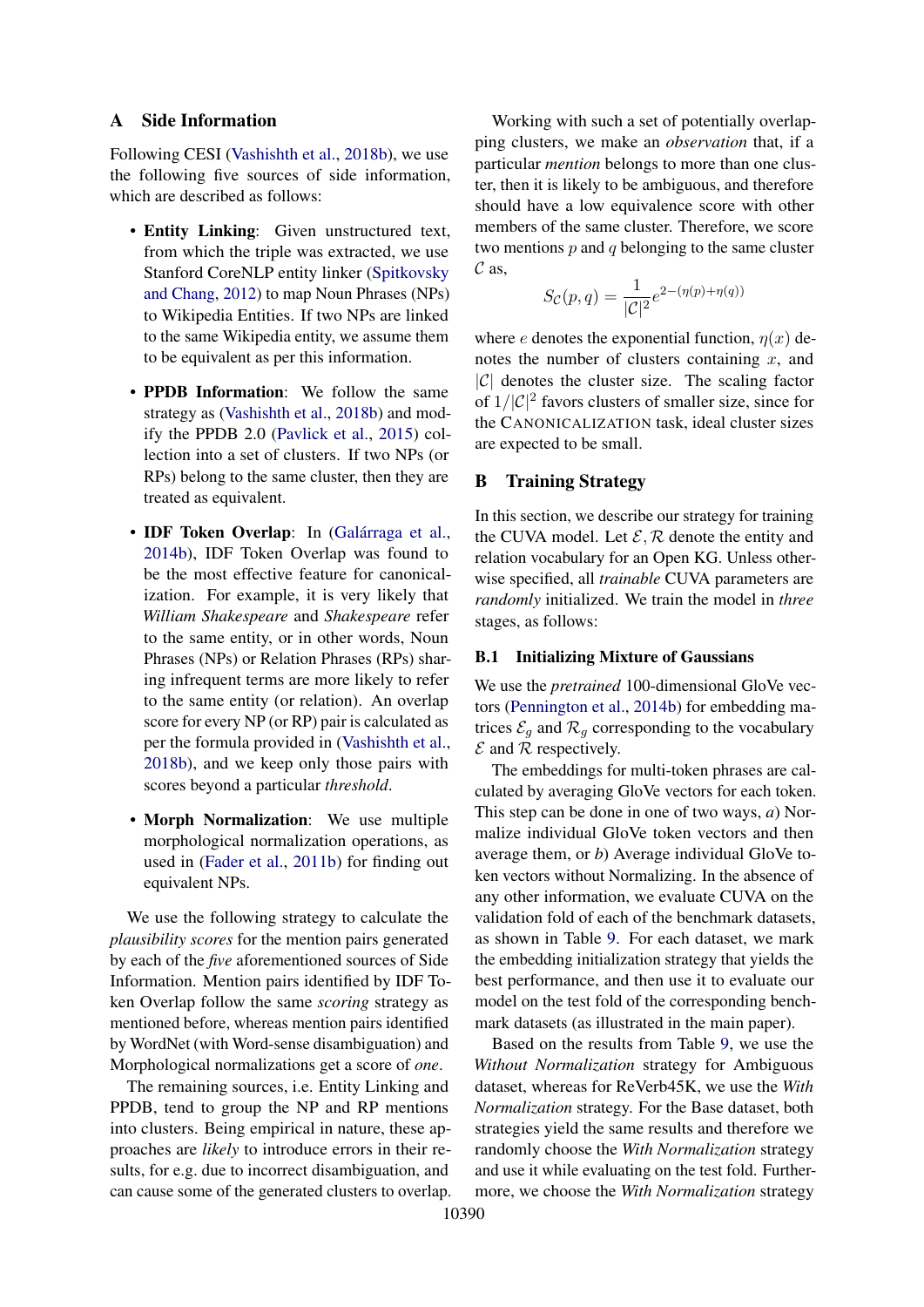<span id="page-12-0"></span>

|                 | With Normalization |            |       | Without Normalization |       |       |
|-----------------|--------------------|------------|-------|-----------------------|-------|-------|
| Validation fold | Macro   Micro      |            | Pair  | Macro                 | Micro | Pair  |
| Base            | <b>1.0</b>         | <b>1.0</b> | 1.0   | <b>1.0</b>            | 1.0   | 1.0   |
| Ambiguous       | 0.811              | 0.966      | 0.964 | 0.823                 | 0.976 | 0.966 |
| ReVerb45K       | 0.728              | 0.906      | 0.953 | 0.721                 | 0.901 | 0.951 |

Table 9: Comparison of *two* initialization strategies when used for initializing mixture of gaussians for running CUVA on the Entity Canonicalization task for *head entity mentions* on the *Validation fold* of the benchmark datasets. The *With Normalization* strategy builds GloVe embeddings for multi-token NPs by averaging unit L2 normalized GloVe vectors for individual tokens, whereas the *Without Normalization* strategy simply averages GloVe vectors for individual tokens to build the embeddings for multi-token NPs. See Section [B.1](#page-11-2) for more details.

for the CANONICNELL dataset as well.

For the CANONICALIZATION task, the cluster sizes will be likely small, and in turn, we get a large number of clusters. The average-case time complexity per iteration of  $k$ -Means using Lloyd's algorithm [\(Lloyd,](#page-9-14) [1982\)](#page-9-14) is  $O(nk)$ , where *n* is the number of samples. However, for our case, as  $k$  is comparable to  $n$ , the average time complexity becomes  $O(n^2)$  similar to the Hierarchical Agglomerative Clustering (HAC) method with complete linkage criterion [\(Defays,](#page-8-13) [1977\)](#page-8-13). Though both methods have the same time complexity, we use HAC as our clustering method as we observe that it gives a better performance empirically. We cover the empirical comparison between both methods of initialization, i.e. HAC and KMeans in Section [D](#page-14-0) of this Appendix.

We run HAC separately over  $\mathcal{E}_q$  for NPs, and  $\mathcal{R}_q$  over RPs. We use two different thresholds  $\theta_E$  for entities, and  $\theta_R$  for relations to convert the output dendrograms from HAC into *flat* clusters. Using these clusters, we compute within-cluster means and variances to initialize the *means* and the *variances* of the Gaussians for both E-VAE and R-VAE respectively. Note that, the choice of  $\theta_E$ and  $\theta_R$  sets the values for the number of mixtures  $K_E$  and  $K_R$  used in the next stage.

### B.2 Two-step training procedure

We train CUVA in *two* independent steps. Our training strategy is similar to [\(Miao et al.,](#page-9-15) [2016\)](#page-9-15) where they train the encoder and decoder of the VAE alternatively rather than simultaneously. In the first step, we train the encoder in both E-VAE and R-VAE while keeping the decoder fixed. Then, in the second step, we keep the encoder fixed and only train the decoder.

Encoder training: We train the *Encoder* for both E-VAE and R-VAE by using the labels generated via the HAC algorithm (during initialization of the mixture of gaussians) as a source of weak supervision. Specifically, for a given triple  $(h, r, t)$ , we compute:

- Negative log likelihood (NLL) loss  $\mathcal{L}_h$  calculated using the predicted cluster assignment probability vector for  $h$  and the cluster label for h.
- NLL values  $\mathcal{L}_r, \mathcal{L}_t$  for r, t computed in a similar manner.
- L1 Regularizer values using the *Encoder* parameters for E-VAE and R-VAE, denoted by  $\mathcal{L}_{\text{REG1}}$ .
- Side Information Loss  $\mathcal{L}_{SI}$  applicable between any two equivalent NPs (or RPs). See Figure [1.](#page-2-0)

The *overall* loss function for the *first* step is therefore,

$$
\mathcal{J} = \sum_{(h,r,t) \in \mathcal{T}} \mathcal{L}_h + \mathcal{L}_r + \mathcal{L}_t + \lambda \mathcal{L}_{\text{REG1}} + \mathcal{L}_{\text{SI}}
$$

We train the *Encoder* for a maximum of  $T_e$ epochs, and then proceed to the *second* step.

Using labels generated by the HAC algorithm as a source of weak supervision introduces noise and sets an upper limit to how much CUVA can learn. However, we also use side information during the Encoder training procedure, which helps CUVA fix the errors introduced by HAC, thus resulting in an *improved* performance. This behavior is empirically demonstrated by comparing GloVe+HAC and CUVA approaches on the ReVerb45K dataset in the main paper.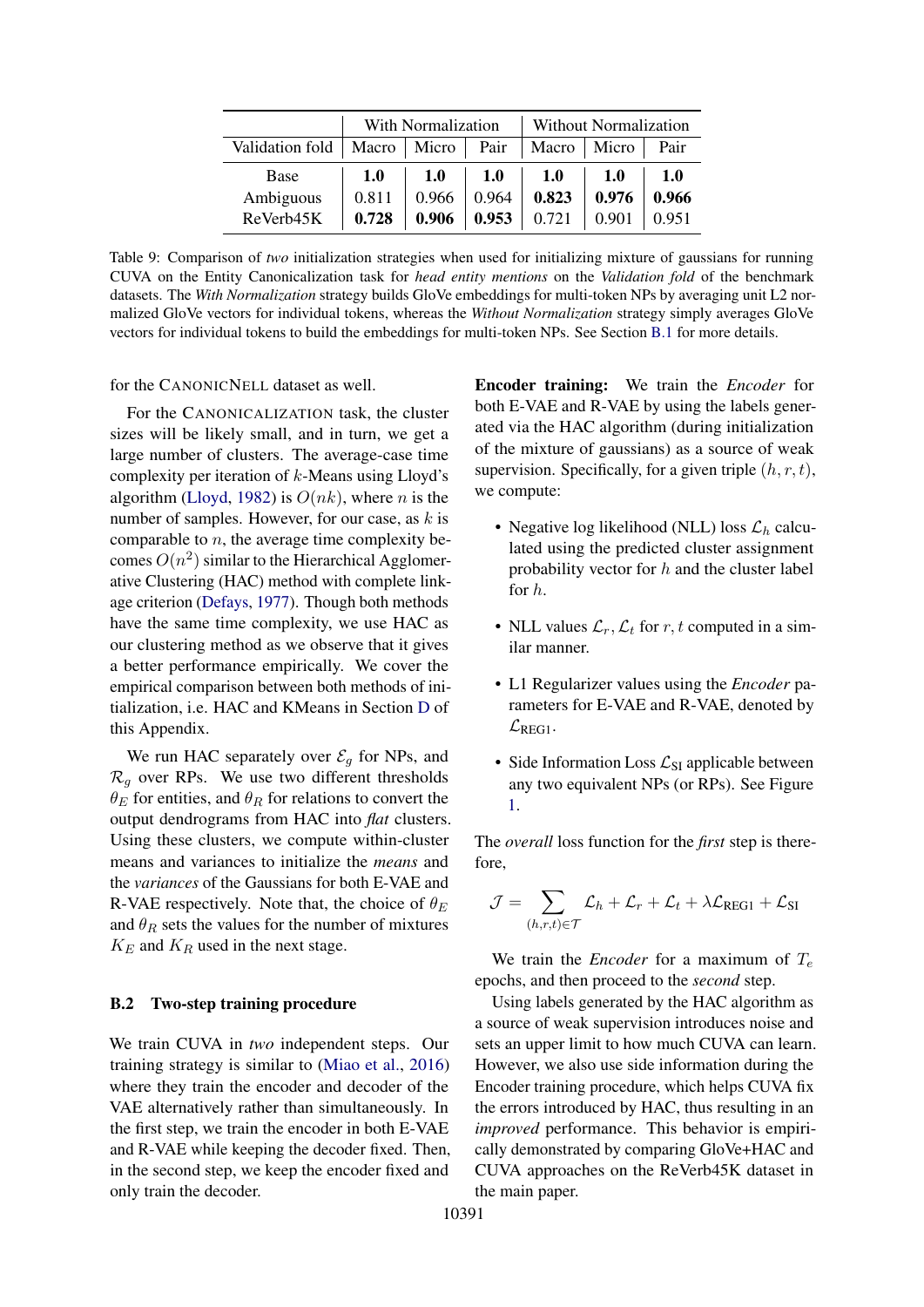Decoder training: In this step, we train the *decoder* only, and keep the *encoder* fixed. The cluster parameters and the embedding lookup table are also updated. The decoder is trained by minimizing the following *loss* values:

- The evidence lower bound (ELBO) loss  $\mathcal{L}_{\text{ELBO}}^E$  for E-VAE and  $\mathcal{L}_{\text{ELBO}}^R$  for R-VAE respectively, with the *decoder* being a multivariate Gaussian with a diagonal covariance structure. The ELBO loss breaks into two parts namely, the Reconstruction Loss, and the KL divergence between the variational posterior and the prior. The expressions for ELBO loss are based on [\(Jiang et al.,](#page-8-14) [2017b\)](#page-8-14).
- The KGE Module loss  $\mathcal{L}_{KGE}$  and the Side Information Loss  $\mathcal{L}_{SI}$  (Refer to Figure [1\)](#page-2-0).
- L1 Regularizer loss values ( $\mathcal{L}_{REG2}$ ) using the *Decoder* parameters for E-VAE and R-VAE.

The *combined* loss function for the *second* step is:

$$
\mathcal{J} = \mathcal{L}_{ELBO}^{E} + \mathcal{L}_{ELBO}^{R} + \mathcal{L}_{KGE} + \mathcal{L}_{SI} + \lambda \mathcal{L}_{REG2}
$$

where  $\lambda$  corresponds to the *weight* value for the regularizer, a hyper-parameter set to 0.001. The decoder is trained for a maximum of  $T_d$  epochs.

The motivation behind using a two-step training strategy for the VAEs is to prevent the decoder from ignoring latent representations z and learning directly from the input data [\(Bowman et al.,](#page-8-15) [2016\)](#page-8-15). Once the encoder has been trained in the first step, we keep the encoder weights fixed for the second step. This forces the decoder to learn only from the *latent* representations, and not from the input data. Note that the KGE loss  $\mathcal{L}_{KGE}$  is not used in Step one, since it causes the model to diverge in practice.

### <span id="page-13-0"></span>C Hyperparameters

In this section, we discuss the grid search for hyperparameters and present the final hyperparameters used.

### C.1 Grid Search Details

The search space used to obtain the best performing hyper-parameters for our experiments is described as follows: We calculate the *threshold* cutoff for HAC based initializations using the validation fold via a two-step approach. In the *first* step, we use a search space of  $[0.2, 1.0)$  in steps of 0.1. In the *final* step, we take the best cutoff value c from the previous step and construct a new search space  $[c - 0.1, c + 0.1]$  with a step size of 0.01. Finally, we take the best performing threshold cutoff value from the previous step and use it to evaluate CUVA models on the test set.

For choosing the *threshold* cutoff for the IDF Token Overlap strategy in regards to Entity Side Information, we used a search space of [0.2, 0.8] in increments of 0.1 for all the datasets. In comparison, we chose 0.9 as a cutoff for the IDF Token Overlap strategy in regards to Relation Side Information (wherever applicable), without any search as it already produced a decent number of relation pairs and manual inspection of a sample indicated good quality. Finally, as to the choice of the latent space dimensions for the VAE, we employed a grid search over {50, 100, 200} dimensions.

#### C.2 Final Hyperparameters used

We use the following hyperparameter values in our experiments.

Common hyperparams. The fully connected layers in the Encoder section of the VAEs have embedding dimensions of 768, 384, and 100, whereas the Decoder sections have the same dimensions, but in reverse order. Both Encoder and Decoder use *tanh* nonlinearities. A learning rate of 1e-3 and 1e-4 together with Adam optimizer [\(Kingma and](#page-9-16) [Ba,](#page-9-16) [2015\)](#page-9-16) is used in steps one and two during our proposed two-step training procedure. L1 regularization with a regularizer weight of 1e-3 is used. A batch size of 50 is used for training, whereas for evaluation, we use a batch size of 5. Moreover, we use 20 random negative samples per positive sample, while calculating the loss function pertaining to the HolE algorithm. The GloVe vectors used for initializing the Gaussian Mixture models are obtained from [http://nlp.stanford.edu/](http://nlp.stanford.edu/data/GloVe.6B.zip) [data/GloVe.6B.zip](http://nlp.stanford.edu/data/GloVe.6B.zip).

For Base, Ambiguous and ReVerb45K datasets, we use a threshold of 0.4 for entities and 0.9 for relations regarding the IDF Token Overlap strategy for scoring Side Information pairs, i.e. pairs whose scores are less than these cutoff values, are discarded. For CANONICNELL we employ a threshold of 0.5 concerning the IDF Token Overlap strategy for scoring Entity Side Information pairs. Furthermore, the relations within CANONICNELL are unique, therefore they are treated as singleton clus-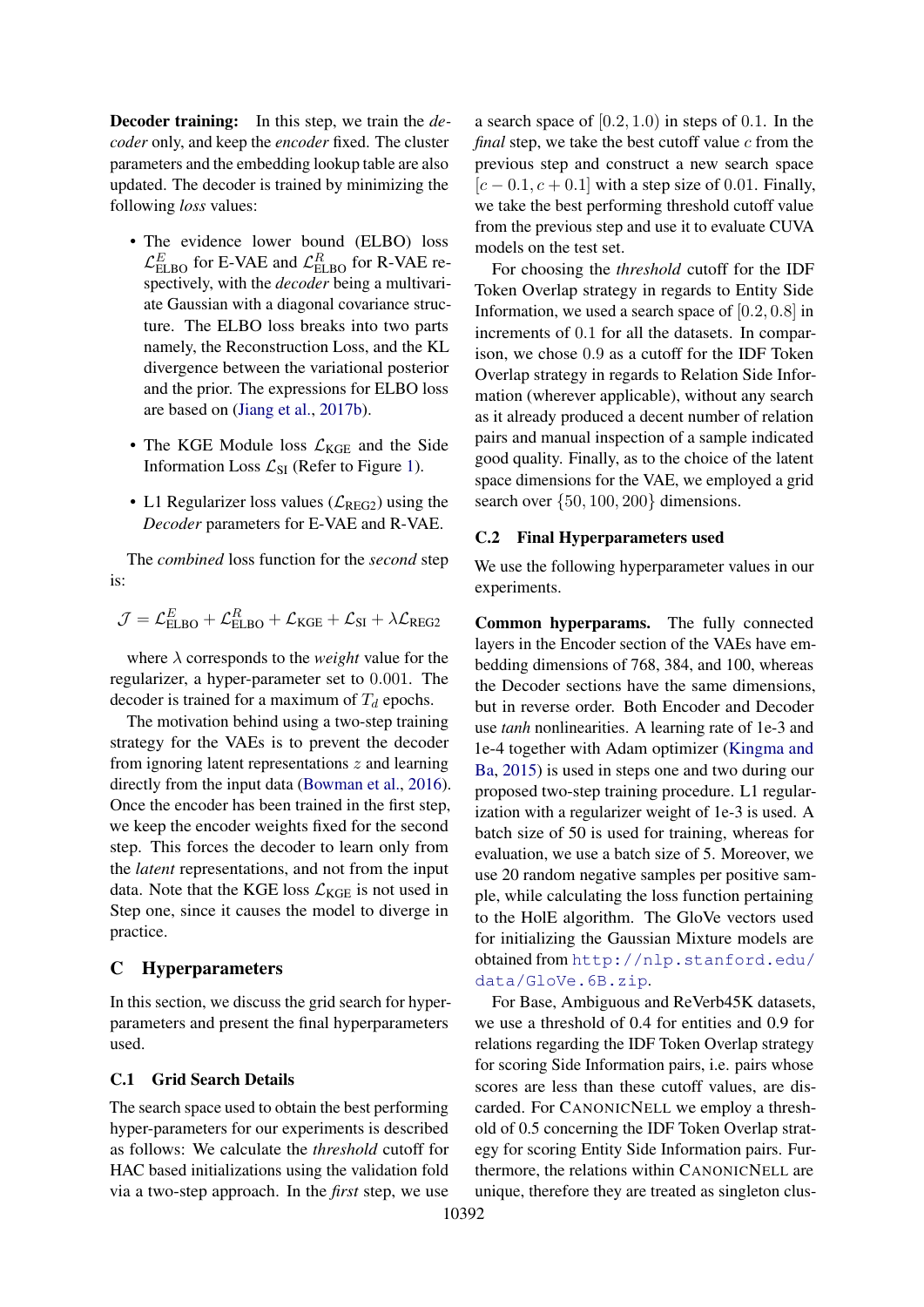<span id="page-14-1"></span>

| Params     | Base | Ambiguous |       | ReVerb45K   CANONICNELL |
|------------|------|-----------|-------|-------------------------|
| $\theta_E$ | 0.53 | 0.3       | 0.4   | 0.21                    |
| $\theta_R$ | 0.43 | 0.5       | 0.37  | N/A                     |
| $K_E$      | 1021 | 5013      | 12965 | 6625                    |
| $K_R$      | 102  | 625       | 1076  | N/A                     |
| $T_e$      | 50   | 50        | 50    | 50                      |
| $T_d$      | 300  | 300       | 300   | 100                     |
| Seed       | 42   | 57        | 55    | 10                      |

Table 10: Final dataset specific hyperparameters used for training and evaluating CUVA models on the test fold of these benchmark datasets. Here,  $\theta_E$  and  $\theta_R$  denote the threshold cutoff used during HAC based initializations. Setting the values of  $\theta_E$  and  $\theta_R$  sets the values for the number of mixtures  $K_E$  and  $K_R$  used in the E-VAE and R-VAE respectively. See Section [B.1](#page-11-2) for a detailed description on the notations used.

ters for the experiments.

Dataset specific hyperparameters. The dataset specific hyperparameters are illustrated in Table [10.](#page-14-1) The first six rows corresponds to hyperparameters related to our proposed CUVA model, whereas the final row pertains to the Seed values (for reproducibility purposes) used for evaluating CUVA models on the test fold of the benchmark datasets.

Moreover, all experiments are implemented in PyTorch v1.4.0 using a single Intel x86 CPU and one NVIDIA v100 GPU, with a max of 16GB RAM.

### <span id="page-14-0"></span>D Other Ablation Experiments

In this section, we describe additional experiments to analyze the performance of our proposed CUVA model.

Table [11](#page-14-2) illustrates the performance of CUVA while varying the strategies on the choice of initializations for the Gaussian Mixture model and Knowledge Graph Embedding. While our proposed instantiation of CUVA, i.e. Row *two*, uses HAC clustered GloVe vectors for initializations and HolE for Knowledge Graph Embedding, it is worthwhile to note that all the other combinations also do outperform CESI, which is the current state of the art model.

Figure [5](#page-14-3) illustrates the comparison of Macro F1 results for the Entity Canonicalization task on *all entity* mentions for the *test fold* of the Ambiguous dataset as a function of  $\theta_E$ . Here,  $\theta_E$  denotes the threshold cutoff used during HAC based initializations, which in turn sets the value for the number of mixtures  $K_E$  in CUVA. We donot highlight the Micro or Pair F1 values, since the relative change

<span id="page-14-2"></span>

|                    | Macro F1 | Micro F1 | Pair F1 |
|--------------------|----------|----------|---------|
| <b>CESI</b>        | 0.627    | 0.844    | 0.819   |
| <b>CUVA</b>        | 0.661    | 0.867    | 0.855   |
| $Glove+TransE+HAC$ | 0.662    | 0.862    | 0.837   |
| Glove+HolE+KMeans  | 0.633    | 0.855    | 0.826   |
| FastText+HolE+HAC  | 0.651    | 0.858    | 0.823   |

Table 11: Results on the performance of CUVA while using other initialization strategies. The results are reported on the *Entity Canonicalization* task for *head entities only* on ReVerb45k.

in those values while varying  $\theta_E$  was minimal.

Its interesting to note that setting  $\theta_E = 0.2$ yields a better Macro F1 value (by 1%) on the *test* fold, even though  $\theta_E = 0.3$  had the best performance on the *validation* fold.

<span id="page-14-3"></span>

Figure 5: Comparison of Macro F1 results for the Entity Canonicalization task on *all entity* mentions for the Ambiguous dataset as a function  $\theta_E$ , where  $\theta_E$  denotes the threshold cutoff used during HAC based initialization and in turn sets the value for the number of entity clusters used in CUVA. All other hyperparams remain identical to the values denoted in Table [10.](#page-14-1) The list of Macro F1 values reported here have a standard deviation of 4.6%.

Furthermore, from Section [A](#page-11-0) (of the Appendix), we note that CUVA uses several sources to generate additional side information, and utilizes it while training. Specifically, CUVA uses two *external* resources, i.e. an off the shelf Stanford CoreNLP entity linker (EL) [\(Spitkovsky and Chang,](#page-9-11) [2012\)](#page-9-11) and a lexical resource called PPDB 2.0 [\(Pavlick](#page-9-12) [et al.,](#page-9-12) [2015\)](#page-9-12), which is a collection of equivalent paraphrases. Table [12](#page-15-0) illustrates the performance of CUVA when each of these *external* resources is ablated one at a time.

From these results, it is clear that the entity linker (EL) has a bigger impact on the results as opposed to PPDB 2.0 resource. This is because, being a statistical model, the Stanford CoreNLP entity linker